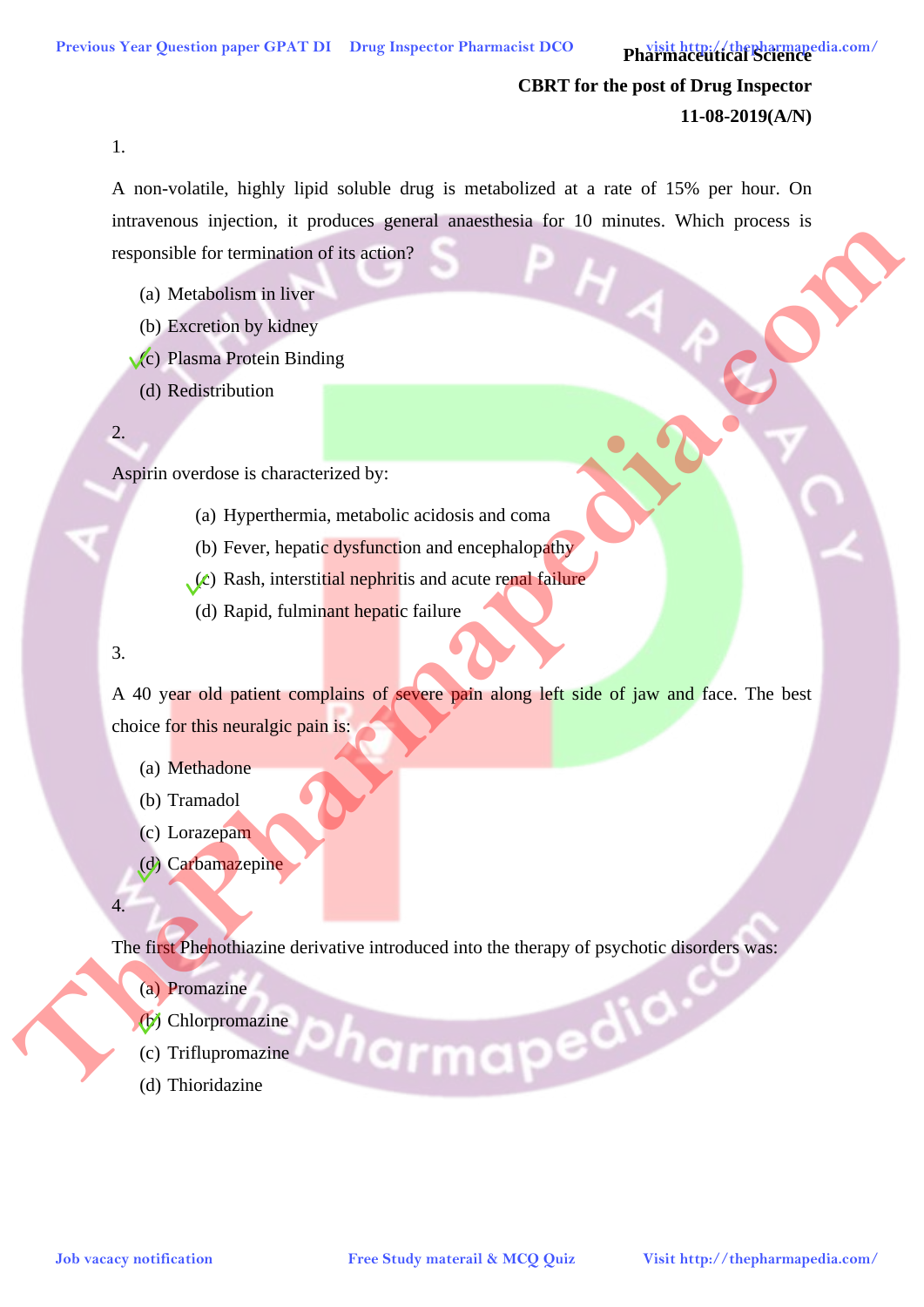Which one of the following is NOT a rapid acting insulin?

- (a) Insulin lispro
- (b) Insulin aspart
- (c) Insulin glulisine
- (d) Insulin glargine

# 6.

Which one of the cardiac aglycones contains an aldehydic group in its structure?

- (a) Scillaren A
- (b) Digitoxigenin
- (c) Digoxigenin
- (d) Strophanthidin

#### 7.

Which one of the following is the only life saving measure in case of anaphylactic shock?

- (a) Intravenous hydrocortisone
- (b) Intravenous adrenaline
- (c) Intravenous chlorpheniramine maleate
- (d) Intravenous glucose-saline

# 8.

9.

Which one of the following drugs used in the treatment of diabetes does NOT contain heterocyclic nucleus? **Job** Vacakin and the emidiac apply some consists an addeby disc group in this summary of the Scotlandian (d) Streetwarm in detection and the end of the study material and and the company of the Study of the Collaboration

- (a) Glyburide
- (b) Glimepiride
- (c) Repaglinide
- (d) Glipizide

An amino acid which gives a yellow precipitate in the Xanthoproteic reaction is:

- (a) Glycine
- (b) Alanine
- (c) Tyrosine
- (d) Leucine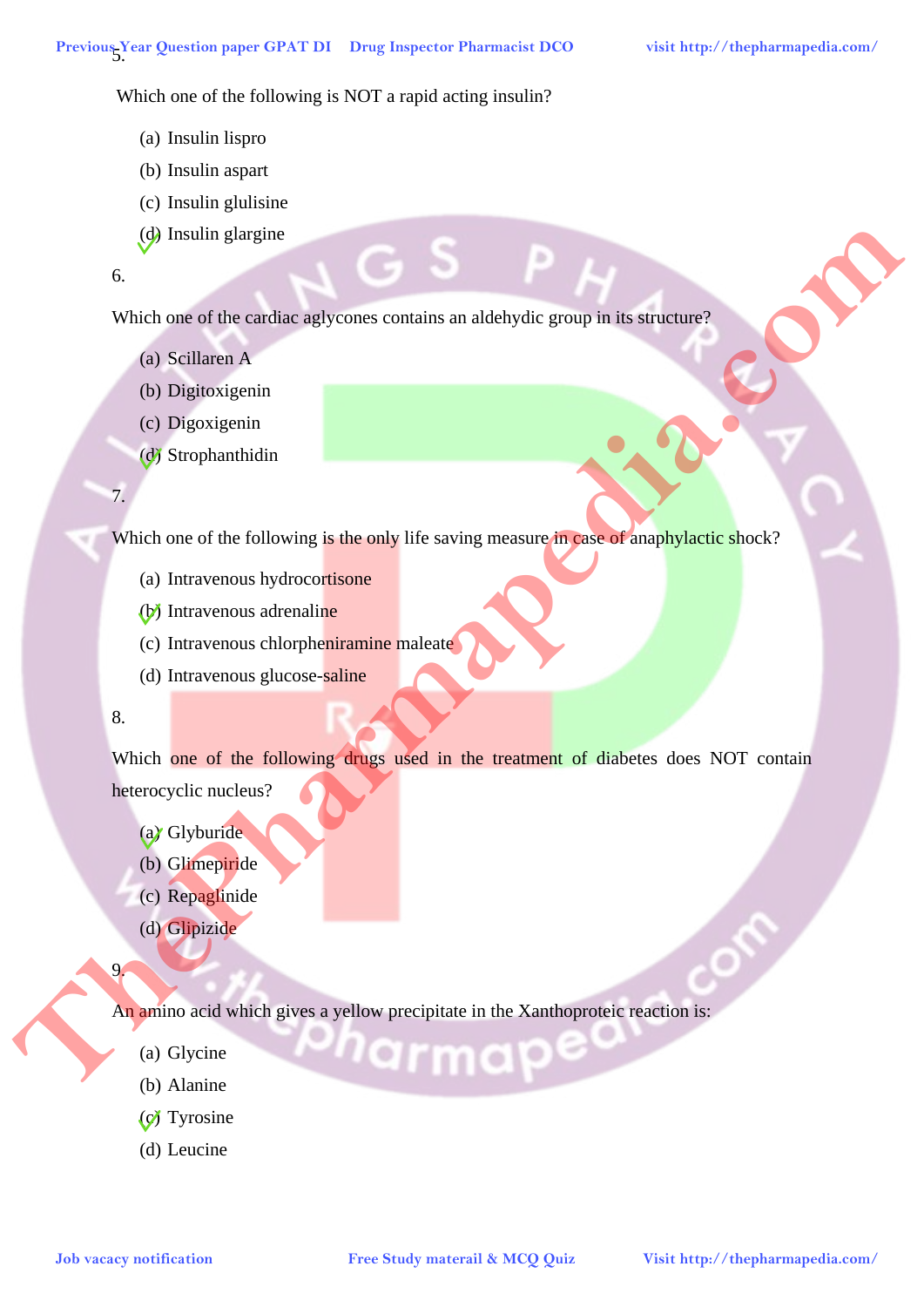Which one of the following drugs causes physiological dependence only?

- (a) Cocaine
- (b) Morphine
- $(c)$  Alcohol
- (d) Nalorphine
- 11.

Which one of the following non-depolarizing blockers can be used as alternative to Succinylcholine for tracheal intubation without the disadvantage of depolarizing block and cardiovascular changes? **Job vacacy distribution Free Study material and COVER** Study material and the distribution of the control in the control in the distribution of the control in the control in the control in the control in the control in

- (a) Doxacurium
- (b) Atracurium
- (c) Rocuronium
- (d) Pancuronium

# 12.

Homatropine is a:

- (a) Tropine ester of mandelic acid
- (b) Tropine ester of aminoacetic acid
- (c) Tropine ester of aminoformic acid
- (d) Tropine methyl bromide ester of mandelic acid

# 13.

Consider the following statements regarding Glycyrrhizin:

- 1. It is a bioactive constituent of *Glycyrrhiza glabra*
- 2. It has interaction with CYP3A12
- 3. It has a higher interaction potential with CYP2D6 compared with CYP3A4
- 4. It causes sweetness of liquorice

Which of the statement given above is/are correct?<br>
(a) 1, 2 and 3<br>
(b) 1, 3 and 4

- (a) 1, 2 and 3
- (b) 1, 3 and 4
- (c) 1, 2 and 4
- (d) 2, 3 and 4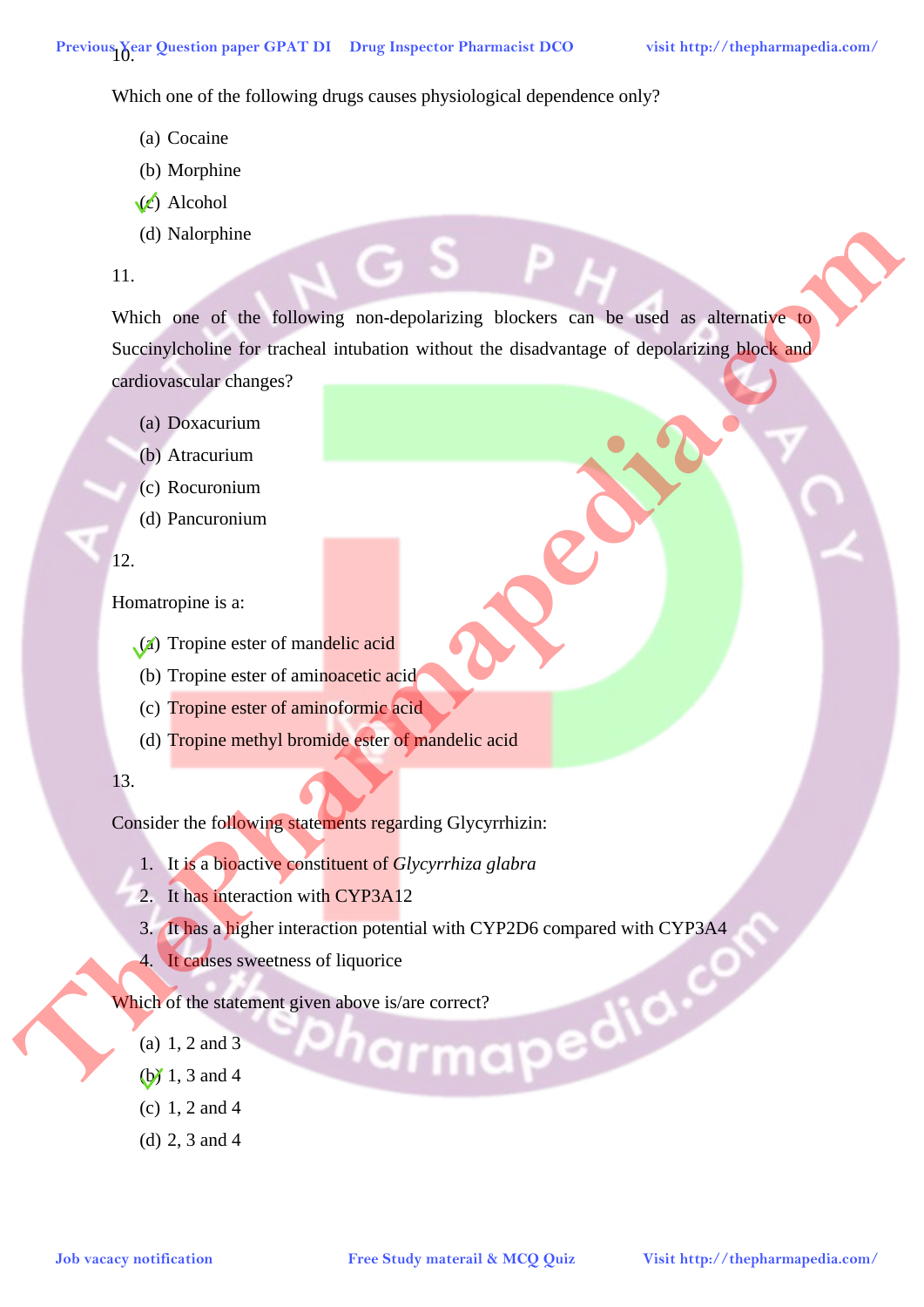Which one of the following statements is NOT true for Sodium valproate?

- (a) It is effective in grand mal and petit mal epilepsy
- (b) It is not safe in patient with liver disease
- (c) It should not be given to children
- (d) It increases brain concentration of gamma-amino-butyric acid (GABA)

## 15.

Which one of the following statements is correct for Sulphonylureas?

- (a) They act by increasing insulin release
- (b) They tend to produce weight loss
- (c) They are effective in correcting ketoacidosis
- (d) They are suitable for use in pregnancy

#### 16.

Morphine is contraindicated or must be used with extreme caution in several situations. Such situations include: **Job** vacance heat of the following statements is correct for Sulphranyliteral, <br> **Solution** the comparison is control in choice and the comparison of the Sulphranyliteral, <br> **Comparison to produce one of the comparison**<br>

- 1. Adrenal insufficiency
- 2. Biliary tract surgery
- 3. Hypothyroidism

Select the correct answer using the code given below:

- $(a)$  1, 2 and 3
- (b) 1 and 2 only
- (c) 2 and  $3$  only
- (d) 1 and 3 only
- 17.

Which one of the following statements is NOT correct for Morphine?<br>
(a) It causes histamine release<br>
(b) It undergoes extensive first pass metabolism<br>
(c) It has no active metabolite<br>
(d) Its action

- (a) It causes histamine release
- (b) It undergoes extensive first pass metabolism
- (c) It has no active metabolite
- (d) Its action may be metabolized by pentazocine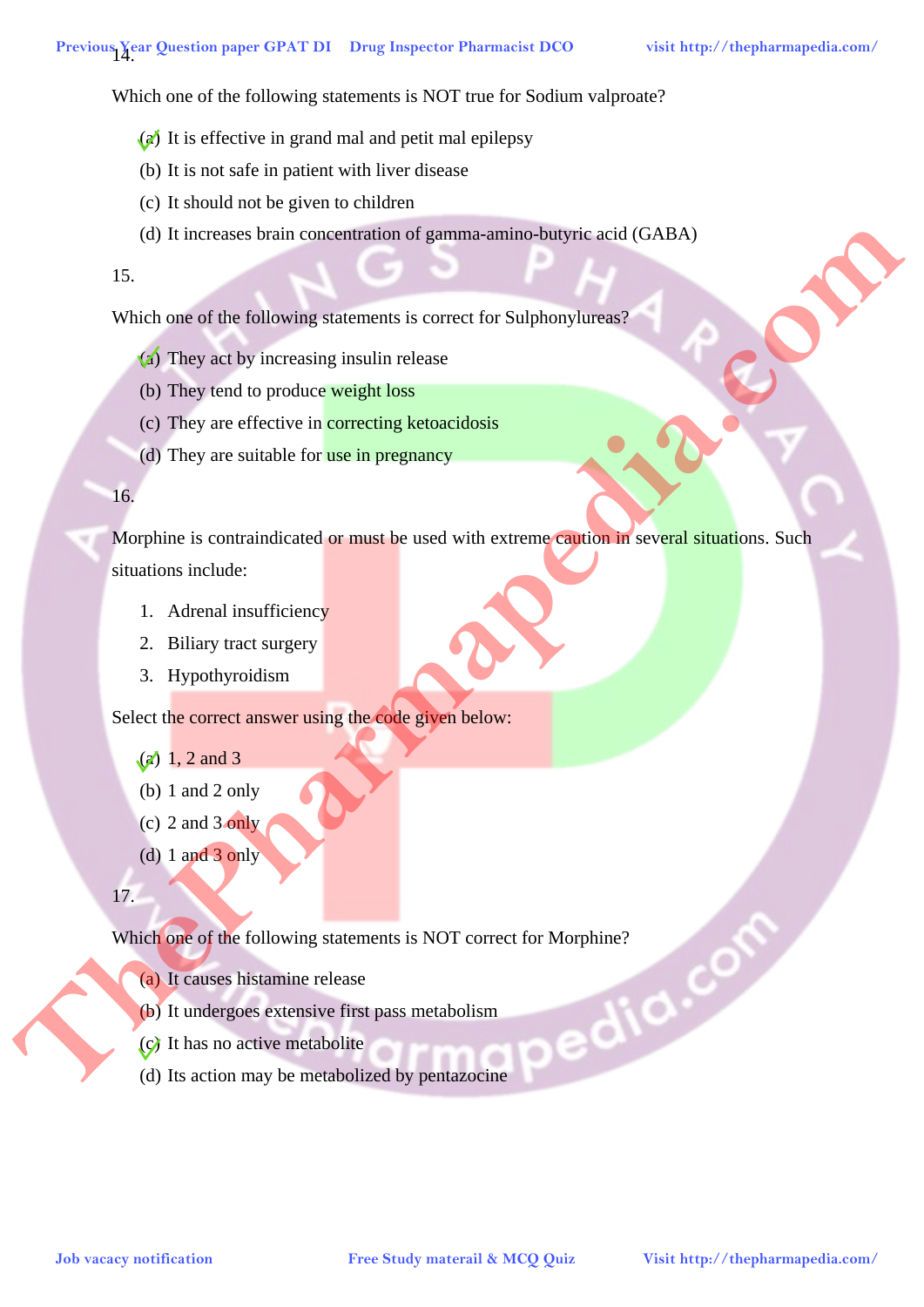A 50-year old obese patient with type-2 diabetes and a history of alcoholism probably should not receive metformin because it can increase the risk of:

- (a) Excessive weight gain
- (b) Lactic acidosis
- (c) Hypoglycemia
- (d) Serious hepatotoxicity

#### 19.

Levodopa is usually given with Carbidopa for the treatment of Parkinson's disease because: **Job Vacache Study in the Controller of the Controller Controller Study material Controller Study material Controller Study and the Controller Study material and Controller Study in the Controller Study of the Controller S** 

- (a) it crosses the blood-brain barrier
- (b) it inhibits monoamino oxidase-A (MaO-A)
- (c) it inhibits monoamino oxidase-B (MaO-B)
- (d) it inhibits DOPA decarboxylase in peripheral tissue

# 20.

Which one of the following drugs is most effective to treat peptic ulcers?

- (a) Bromocriptine
- (b) Cimetidine
- (c) Ergotamine
- (d) Ketanserin

# 21.

l,

Which of the following statements regarding thalidomide is NOT correct?

- (a) It is currently used in the treatment of multiple myeloma
- (b) Apart from teratogenesis, it does not show any other major toxicity
- (c) It is also used for erythema nodosum leprosum
- (d) Lenalidomide is an immunomodulatory derivative of thalidomide (IMiD)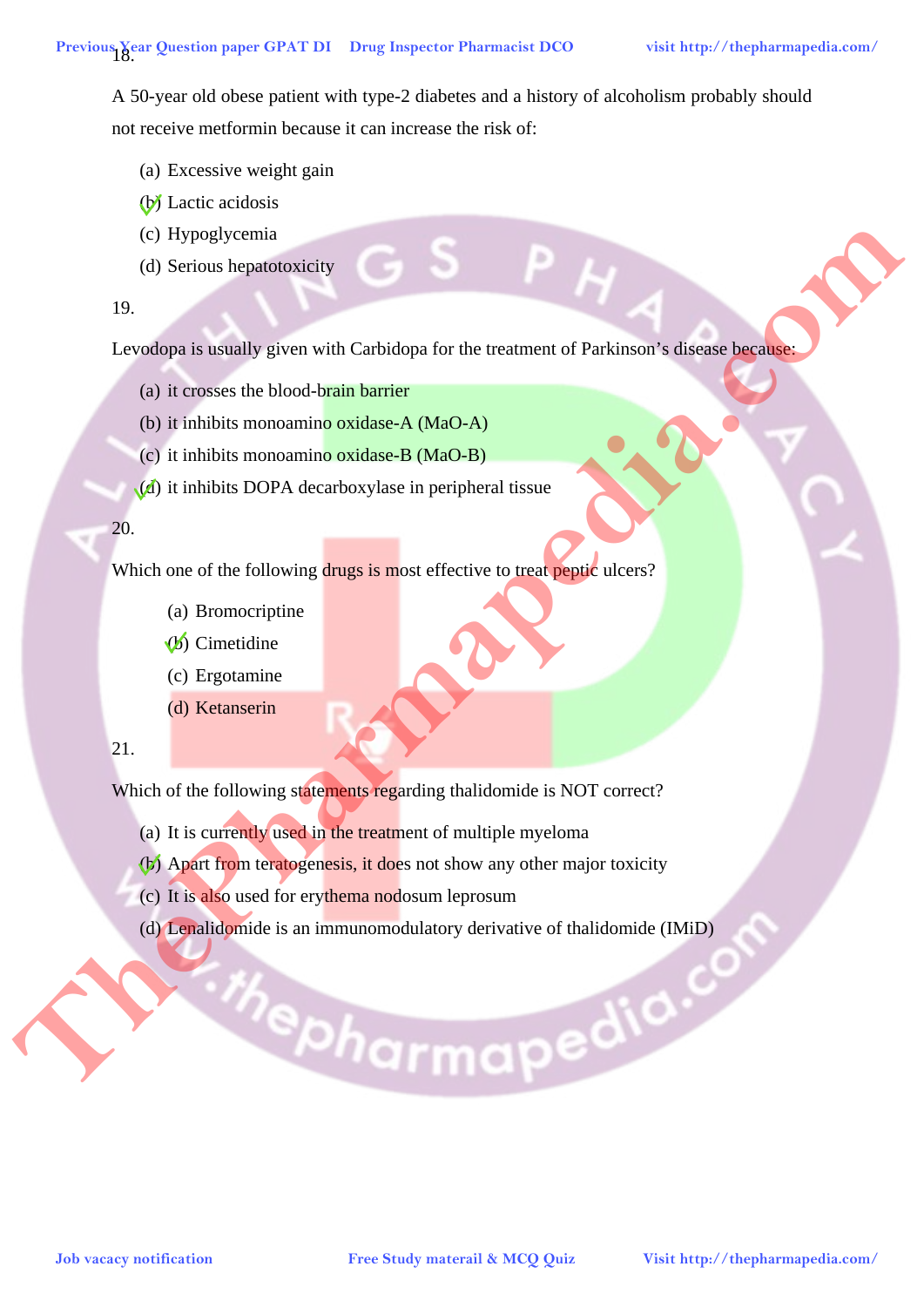Which of the following are the side effects associated with Doxorubicin?

- 1. Cardiotoxicity
- 2. Alopecia
- 3. Diarrhoea
- 4. Desquamation of skin

Select the correct answer using the code given below:

- (a) 1 and 3
- (b) 1 and 4
- $(c)$  1 and 2
- (d) 3 and 4

# 23.

Which one of the following statements is NOT true with relation to characterizing the essential (primary) hypertension? **Job vacacy notification Free Study material and Control in the Study material (primary hyperaxion?**<br> **Go I and 3**<br> **Co** (a) I and 4<br> **Co** (a) a small<br> **Co** (a) a small<br> **Co** (a) Beverind or distribute blood pressure<br> **C** 

- (a) Elevation of diastolic blood pressure
- (b) Decreased cardiac output
- (c) An increase in peripheral resistance
- (d) Normal cardiac output

# 24

Which of the following are intermediates in the biosynthesis of Cholesterol?

- (a) Isoprenaline and Aldosterone
- (b) Mevalonic acid and Aldosterone
- (c) Mevalonic acid and Isopentenyl Pyrophosphate
- (d) Isoprenaline and Isopentenyl Phosphate

#### 25.

Consider the following statements regarding Noradrenaline:<br>
1. Its L-isomer is pharmacologically active.<br>
2. It is a potent agonist for  $\alpha_1$  receptor.<br>
3. It increases the peripherence

- 1. Its L-isomer is pharmacologically active.
- 2. It is a potent agonist for  $\alpha_1$  receptor.
- 3. It increases the peripheral vascular resistance.

# Which of the statements given above are correct?

- (a) 1 and 2 only
- (b) 1, 2 and 3
- (c) 2 and 3 only
- $(d)$  1 and 3 only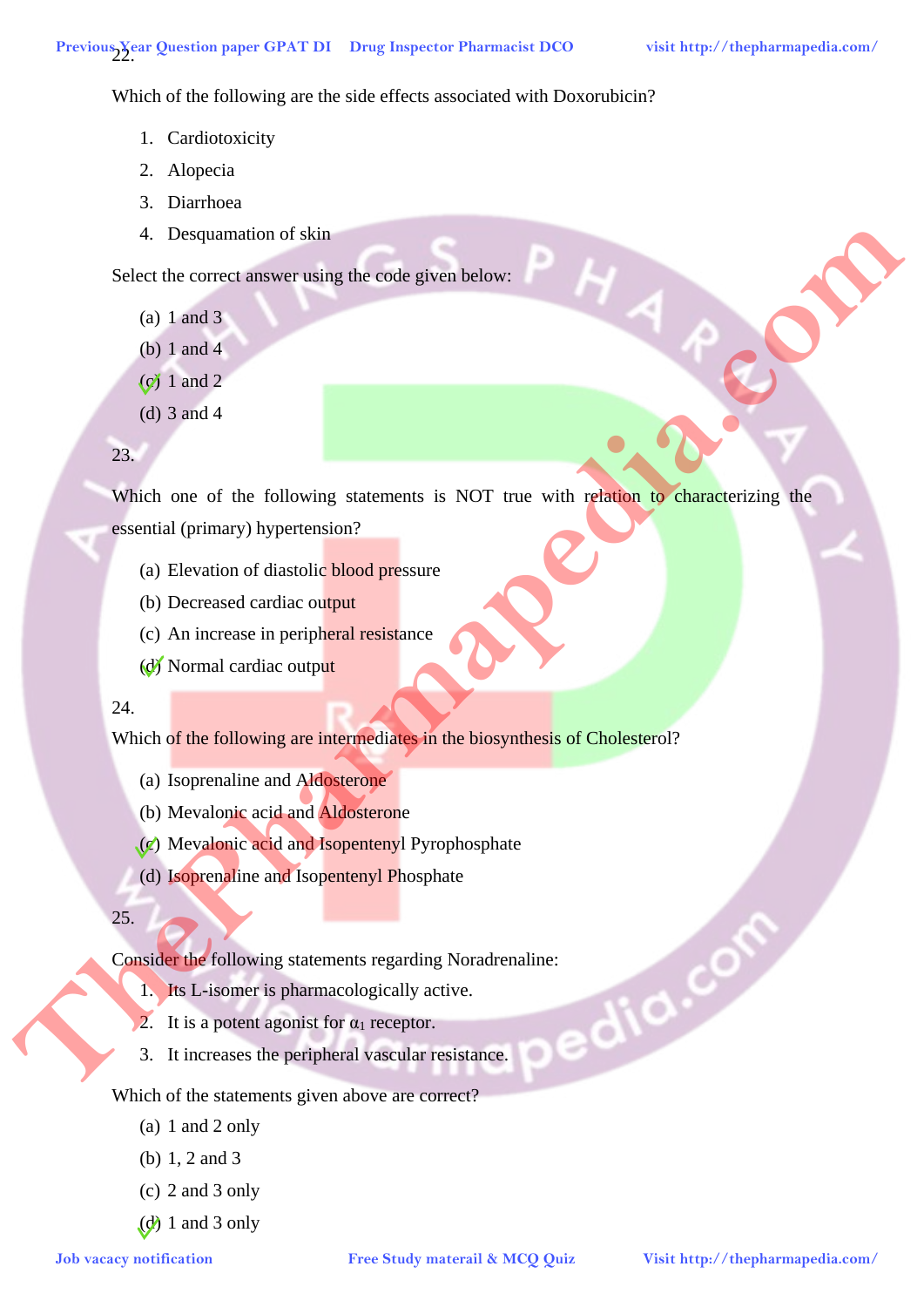Consider the following statements regarding Cocaine:

- 1. It was the first local anaesthetic discovered.
- 2. It is isolated from leaves of *Erythroxylum coca.*
- 3. It is used in combination with other anaesthetic agents to induce general anaesthesia.

Which of the statements given above are correct?

- (a) 1, 2 and 3
- $(b)$  1 and 2 only
- (c) 2 and 3 only
- $(d)$  1 and 2 only

## 27.

Which one of the following does NOT belong to the class of high ceiling (loop) diuretics?

- (a) Furosemide
- (b) Bumetanide
- (c) Acetazolamide
- (d) Torasemide

## 28.

Which one of the following drugs is administered by intranasal spray/application for systemic action? Which of the state and spin allows are connect?<br>
(b) 1.2 and 2 only<br>
(c) 2 and 2 only<br>
(c) 1 and 2 only<br>
(c) The state of the following does NOT belong to the of him evaluation of the<br>
22.<br>
Which one of the following thre

- (a) Phenylephrine
- (b) Desmopressin
- (c) Azelastine
- (d) Beclomethasone dipropionate

29.

The major advantage of Clarithromycin over Erythromycin is that:

- (a) it is active against strains of streptococci that are resistant to erythromycin
- (b) it does not inhibit hepatic drug metabolizing enzymes
- (c) it has greater activity against *Helicobacter pylori*
- (d) it is active against methicillin resistant strains of staphylococci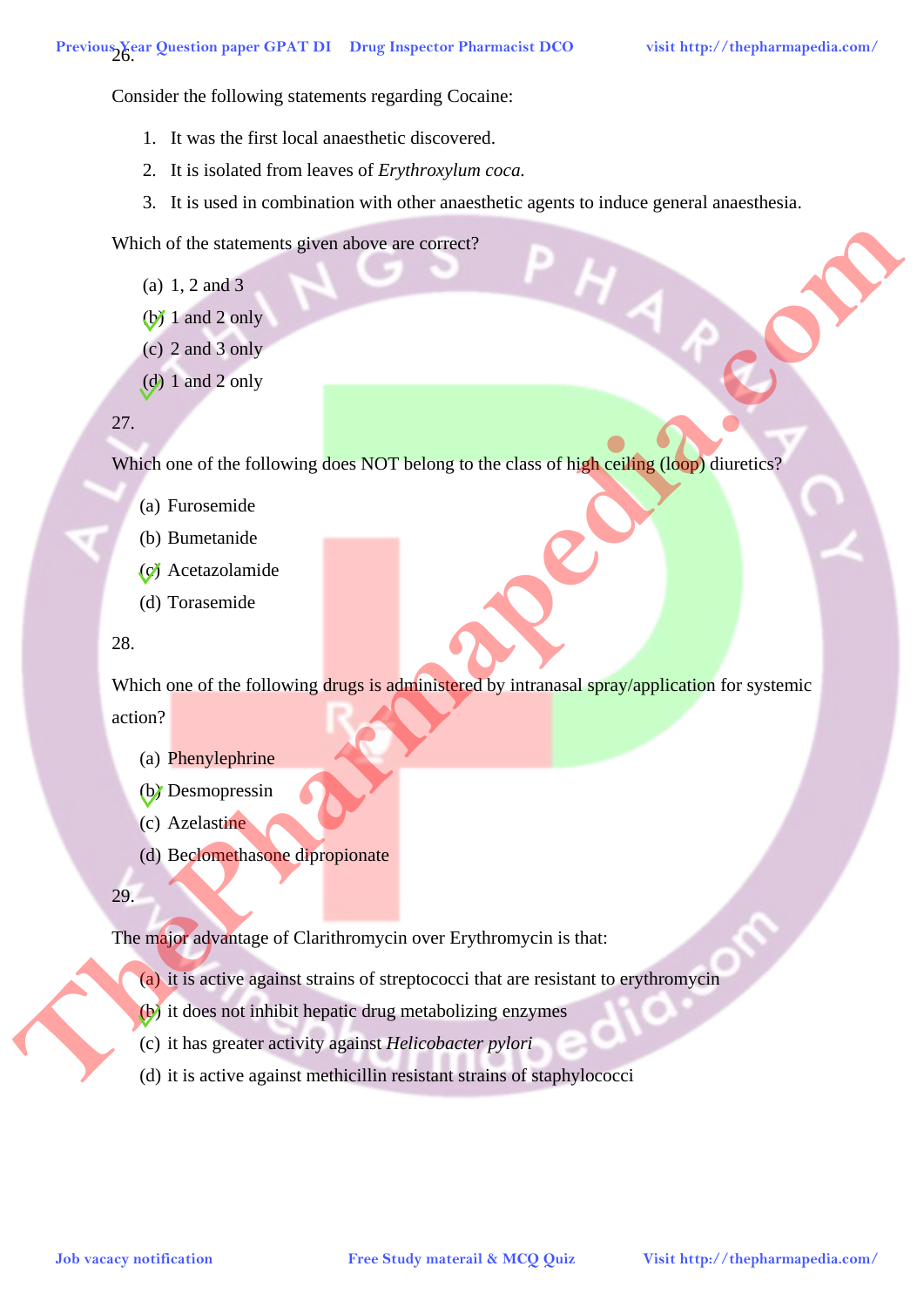The mean BP falls with treatment of Isoprenaline. It is due to:

- (a) rise in systolic BP only
- (b) drop in diastolic BP only
- (c) rise in systolic BP and marked fall in diastolic BP
- (d) drop in systolic BP and rise in diastolic BP

31.

The most stable polymorphic form has:

- (a) highest melting point and lowest dissolution rate
- (b) highest solubility and lowest viscosity
- (c) lowest melting point and lowest dissolution rate
- (d) highest melting point and highest dissolution rate

#### 32.

Which one of the following comes under Type I glasses used for containers?

- (a) Soda-lime treated glasses
- (b) Borosilicate glass
- (c) Soda glass
- (d) Soda-lime treated and borosilicate glass

#### 33.

Which one of the following statements is NOT correct for an ideal suppository base? **Job** Vacacy notification<br> **Job Vacachet methods provide formulates**<br> **Complex consider methods point and lowest dissolution rate**<br> **Co lines to show the considered Study material and the study material complex com/**<br> **Com** 

- (a) Solid- fat index curve is broad
- (b) Acid value is below 0.2
- (c) Saponification value ranges from 200 to 245
- (d) Iodine value is less than 7

34.

Quickest way of revealing capping and lamination problem in tablet is:<br>
(a) Friability test<br>
(b) Hardness test<br>
(c) Weight variation test

- (a) Friability test
- (b) Hardness test
- (c) Weight variation test
- (d) Disintegration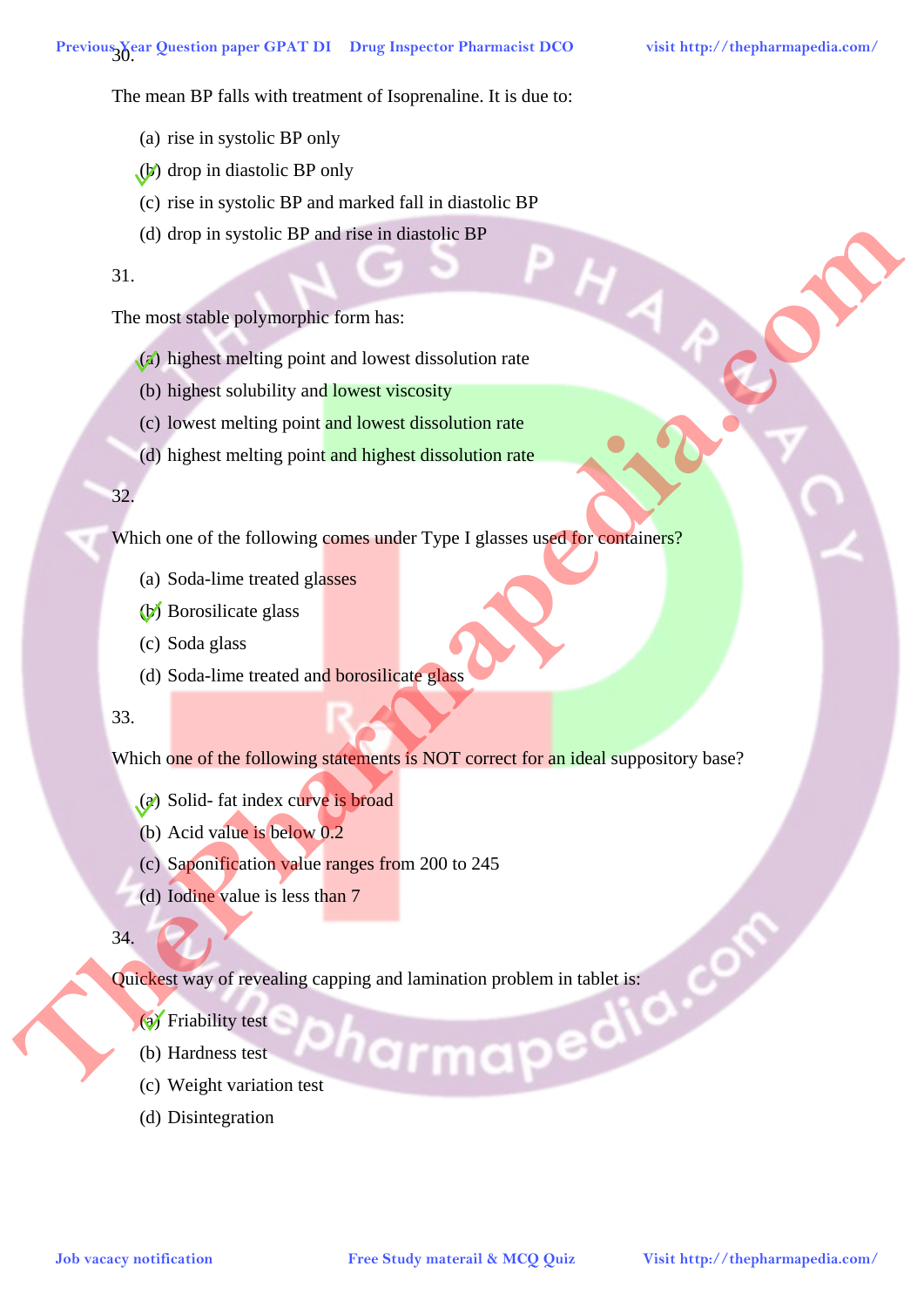The component responsible for red colour in *Capsicum* is:

- (a) Capsaicin
- (b) Capsanthin
- (c) Protein
- (d) Ascorbic acid
- 36.

Enfleurage is a method used for extraction of which one of the following?

- (a) Volatile oil
- (b) Fixed oil
- (c) Gum
- (d) Starch

# 37.

Product line extensions are dosage forms in which:

- $(a)$  physical form or strength, but not the use or indication of the product changes
- (b) use or indication, but not the physical form or strength of the product changes
- (c) physical form or use, but not the strength or indication of the product changes
- (d) strength or indication, but not the physical form or use of the product changes

# 38.

What volume of 50% v/v alcohol could be prepared from 1 litre of 95% v/v alcohol?

(a)2000 ml (b)1900 ml (c)1800 ml (d) 2100 ml

# **Job vacacy notification Free Study materail & MCQ Quiz Visit http://thepharmapedia.com/ ThePharmapedia.com**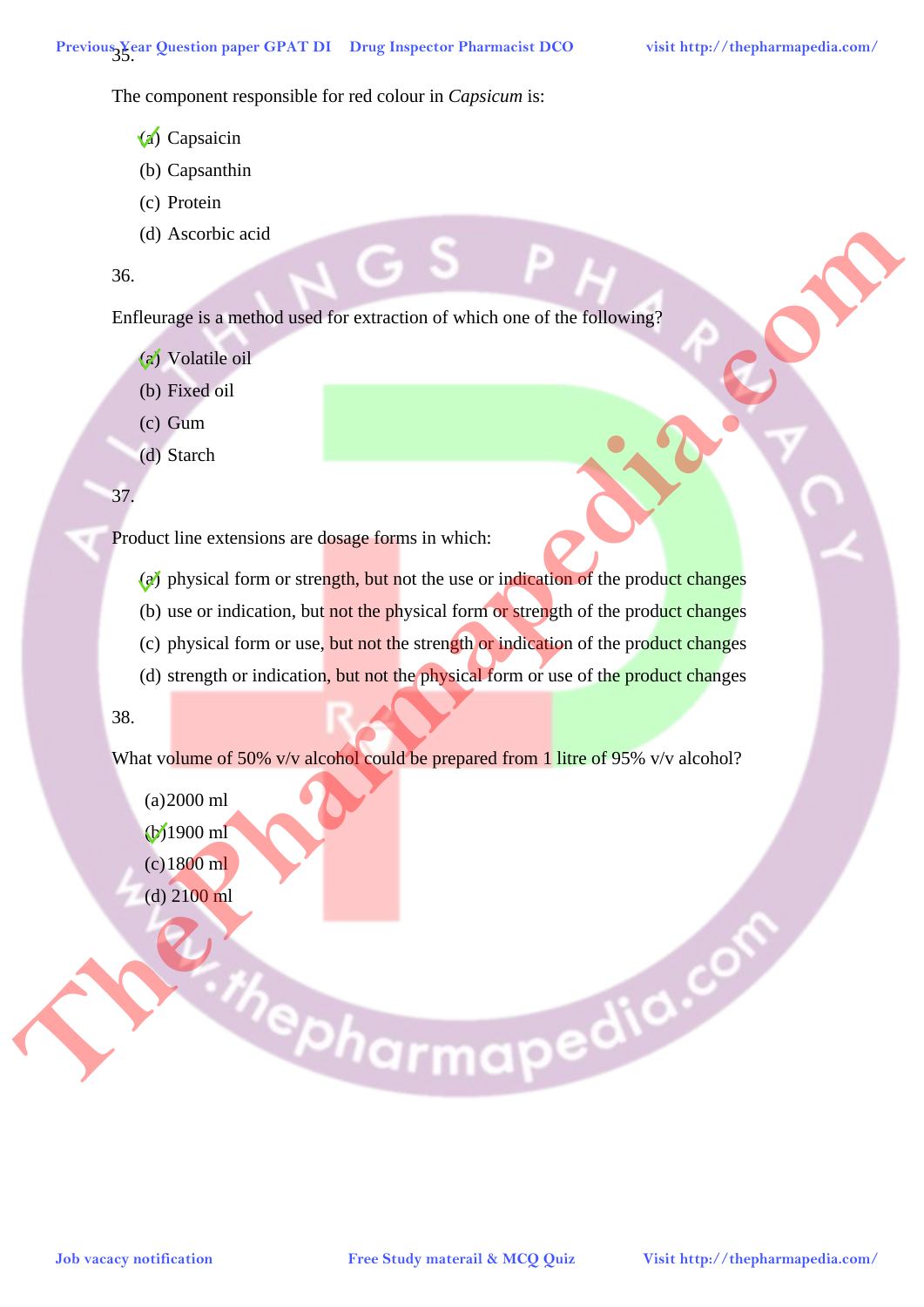Emulsifying agent acts by which of the following mechanisms?

- 1. Formation of interfacial film
- 2. Preventing coalescence
- 3. Lowering of interfacial tension

Select the correct answer using the code given below:

- (a) 1 and 2 only
- (b) 2 and 3 only
- (c) 1 and 3 only
- (d) 1, 2 and 3

#### 40.

The adult dose of a drug is 325 mg. What should be the dose for a 3 year old child?

- (a) 65 mg
- (b) 60 mg
- (c) 55 mg
- (d) 50 mg

## 41.

The freezing point of 1% w/v solution of a drug is  $-0.090$  °C. The concentration of drug that will yield a solution isotonic with blood plasma is:

- (a)  $6.42 \%$  w/v
- (b) 0.402 % w/v
- (c) 4.63 % w/v
- (d)  $5.77 \%$  w/v

#### 42.

Which of the following is a possible mechanism of BHA (Butylated hydroxyanisole) as an antioxidant? Select the correct narios of single booste promabilities the theology of the single probability (g)  $\frac{1}{2}$  and 3<br>
(b) 3.2 and 3 com/<br>
(c) 3.6 mg<br>
(d) 50 reg<br>
(d) 50 reg<br>
(d) 50 reg<br>
(d) 50 reg<br>
(d) 50 reg<br>
(d) 50 reg<br>

- (a) It has lower redox potential than the drug substance
- (b) It acts as a chelating agent
- (c) It reacts with free radical thus inhibiting the chain reaction
- (d) It has more redox potential than the drug substance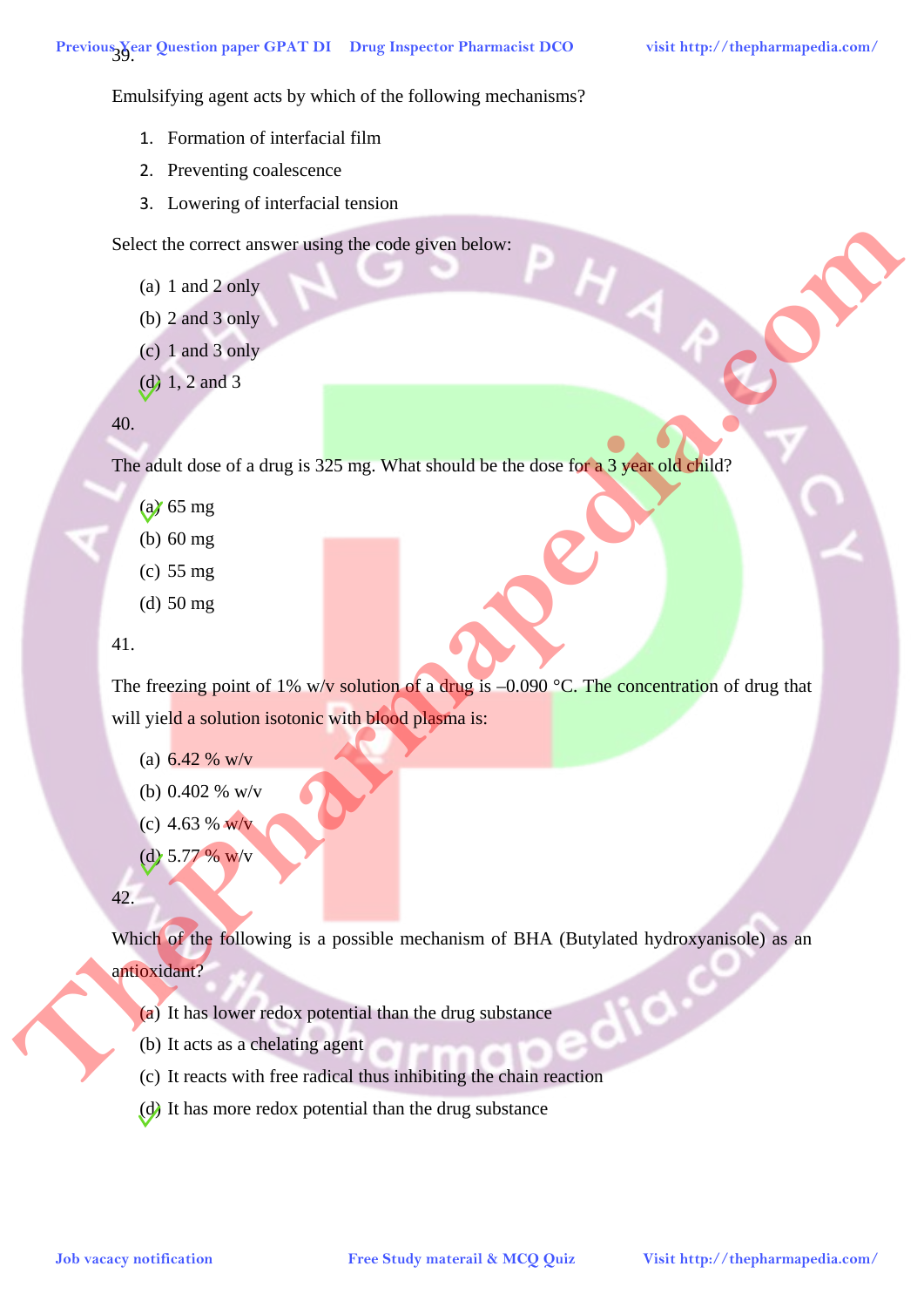A powdered chemical is defined as very fine powder if:

- (a) It completely passes through a sieve no. 80
- (b) It completely passes through a sieve no. 120
- (c) It passes through a sieve no. 80 and not more than 40 % through sieve no. 100
- (d) It passes through a sieve no. 80 and not more than 40 % through sieve no. 120

#### 44.

In phase separation coacervation process of microencapsulation, phase separation can be carried out by which of the following?

- 1. Addition of a salt
- 2. Changing the temperature of the solution
- 3. Inducing Polymer-Polymer Interaction

Select the correct answer using the code given below:

- (a) 1 and 2 only
- (b) 2 and 3 only
- (c) 1 and 3 only
- $(d)$  1, 2 and 3

#### 45.

The amount of drug delivered from a Transdermal patch depends on which of the following?

- 1. Rate of drug partitioning between patch and skin surface
- 2. Surface area of the patch
- 3. Affinity of the drug for the stratum corneum relative to its affinity for formulation matrix.

Select the correct answer using the code given below:

- $(a)$  1 and 2 only
- (b) 2 and 3 only
- (c) 1 and 3 only
- (d) 1, 2 and 3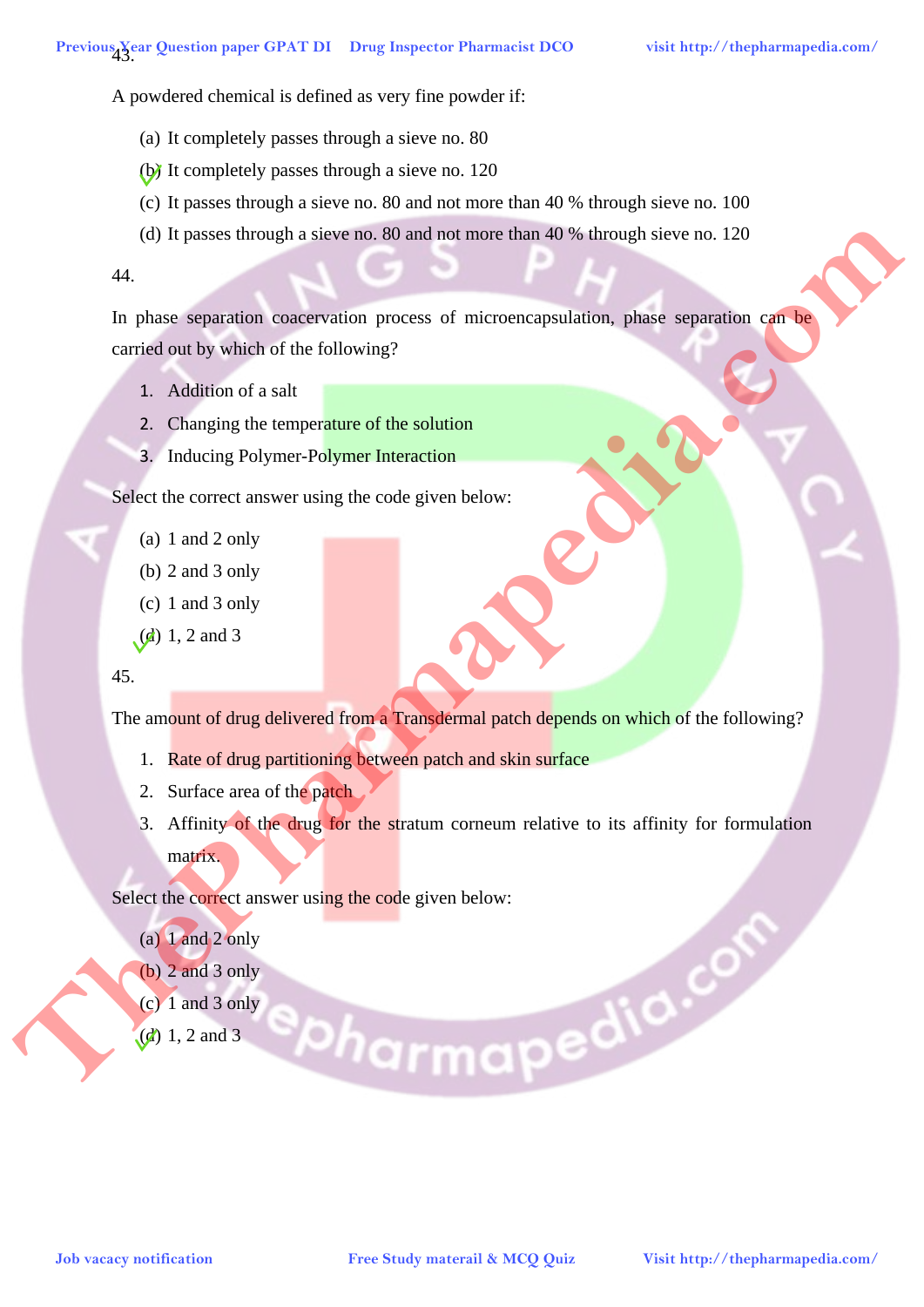The indicator used in Mohr's method of estimation (Precipitation titrations) is:

- (a) Methylene blue
- (b) Phenolphthalein
- (c) Potassium chromate
- (d) Potassium iodide

47.

Which one of the following statements is correct?

- (a) Sodium carbonate or Sodium hydroxide can be used as primary standards in acid-base titrations
- (b) Only Sodium carbonate is used as primary standard in acid-base titrations
- (c) Only Sodium hydroxide is used as primary standard in acid-base titrations
- (d) Sodium hydroxide and Potassium hydroxide can be used as primary standards in acidbase titrations

48.

Adrenaline is assayed by:

- (a) Acidimetry
- (b) Gravimetry
- (c) Redox titration
- (d) Non-aqueous titration

49.

Artificial invert sugar in honey can be detected on the basis of the presence of which of the following?

- (a) Contouring matter
- (b) Furfural
- (c) Traces of succinic acid **Job vacacy notification Free Study materail & MCQ Quiz Visit http://thepharmapedia.com/ ThePharmapedia.com**
	- (d) Enzymes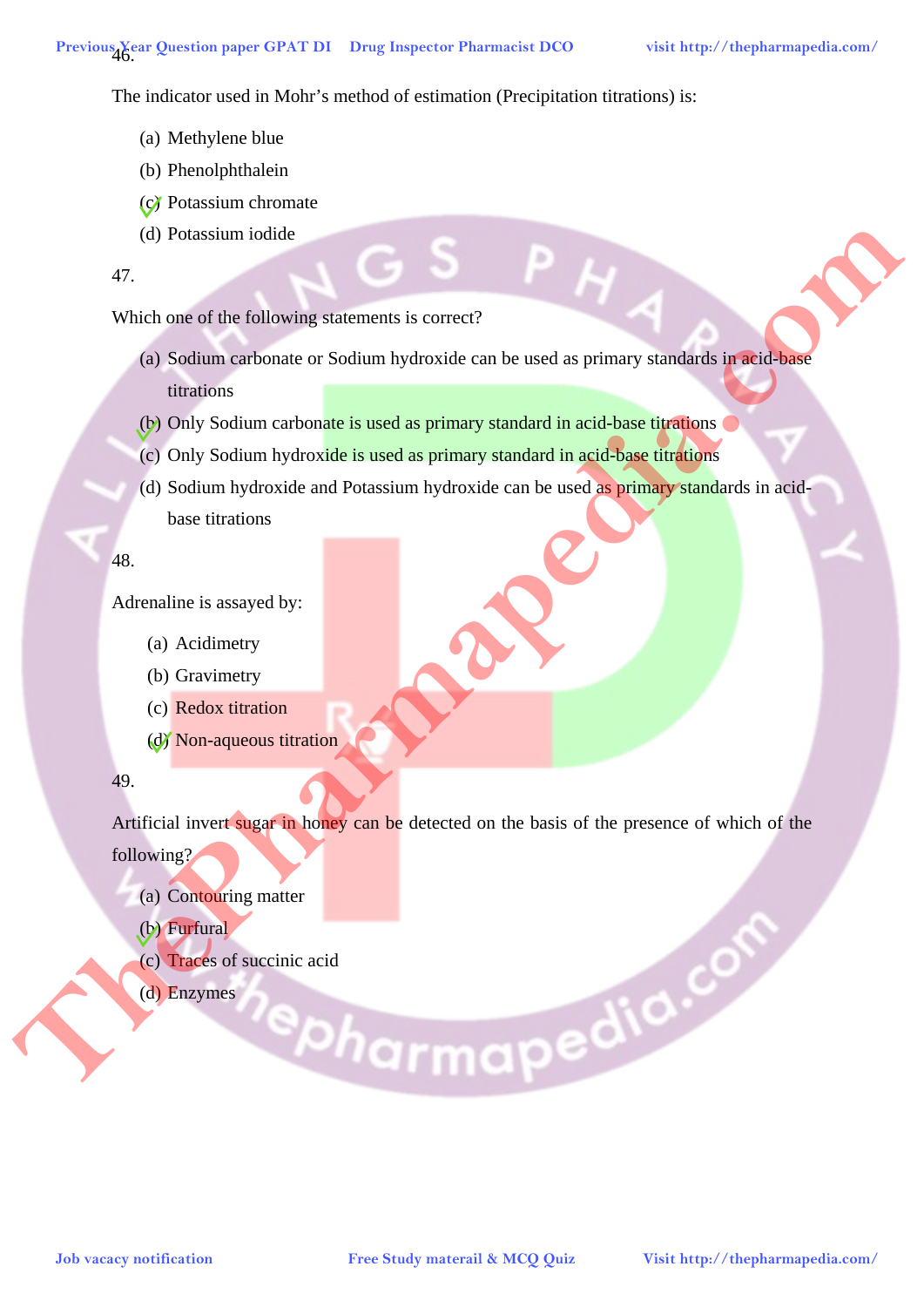Conjugated and non-conjugated systems can easily be differentiated by which one of the following spectroscopy techniques?

- $(a)$  UV
- (b) IR
- (c) NMR
- (d) Mass

51.

Diclofenac sodium IP is analyzed by which one of the following titrimetric methods?

- (a) Potentiometry titration
- (b) Redox titration
- $(c)$  Non aqueous titration
- (d) Conductometric titration

#### 52.

Excess of Acetic anhydride should be avoided in 0.1 M acetous perchloric acid as:

- (a) it may form non-explosive acetyl perchlorate
- (b) it may adversely react with primary and secondary amines
- (c) it may interfere with colour change of indicator
- (d) it may adversely affect the stability of solution

# 53.

For potentiometric end point detection in non-aqueous titration in acidic solvents, the recommended salt bridge between glass-calomel electrodes as per Indian Pharmacopeia consists of: **Job Vacacy notification Free Study material and the following distinctive materials of the Community continues of the Free Study material and Community distinction and Community material and the property of the study of** 

- (a) Aqueous solution of potassium chloride
- (b) Saturated aqueous solution of potassium chloride
- (c) Methanolic solution of potassium chloride
- (d) 0.1 M lithium perchlorate in glacial acetic acid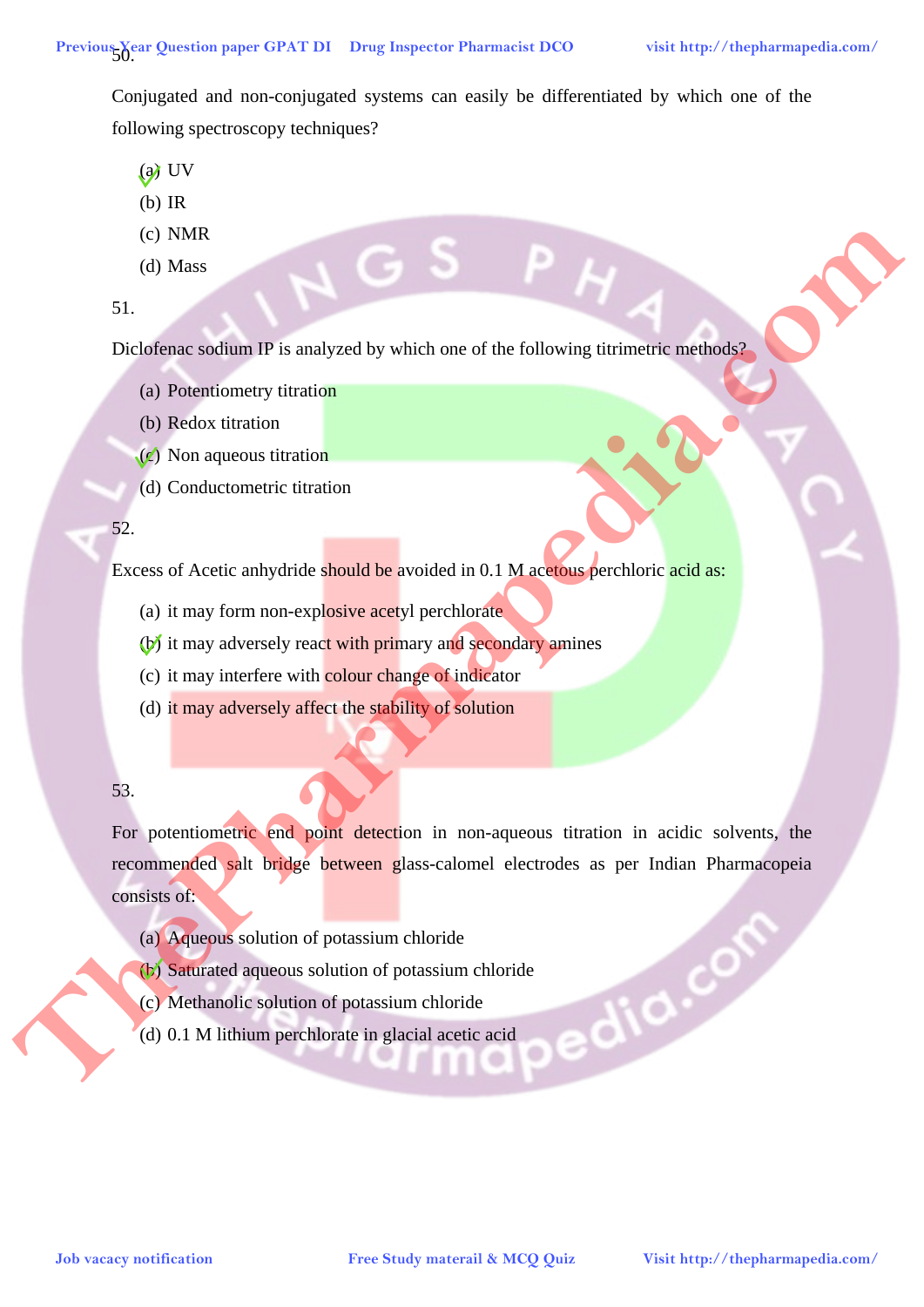Which one of the following transducers is used in most of FT-IR (Fourier transform infrared) spectrophotometers?

- (a) Bolometer
- (b) Thermocouple
- (c) Golay-pneumatic
- (d) Pyroelectric

## 55.

Ammonium sulphamate solution is used in Bratton-Marshall method of colorimetric estimation of sulpha drugs:

- (a) as coupling agent
- (b) to destroy excess nitrous acid
- (c) to maintain pH of reaction media
- (d) to stabilise the colour intensity

## 56.

Which one of the following is used as a catalyst in procedure for standardization of 0.1 M ceric ammonium sulphate solution IP?

- (a) Holmium oxide
- (b) Holmium perchlorate
- (c) Osmic acid
- (d) Ferroin

# 57.

The normality of 0.05 M solution of potassium permanganate solution when used in strongly acidic media will be:

- $(a)$  0.05 N
- (b) 0.25 N
- (c) 0.15 N
- (d)  $0.10 N$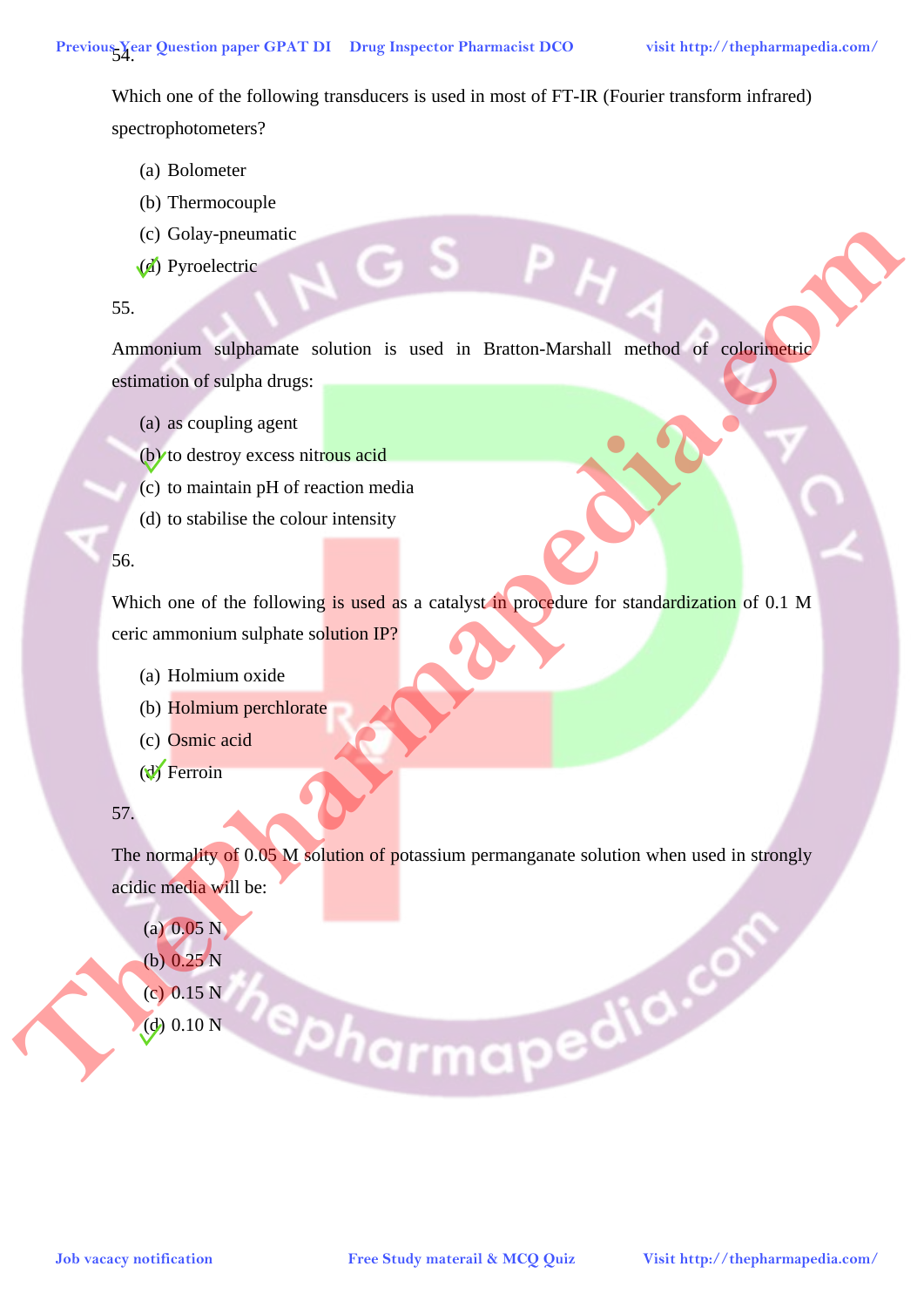The A (1%, 1 cm) value of paracetamol is 715 at its  $\lambda_{\text{max}}$  257 nm. What will be the absorbance of 20 mg/litre of its solution at 257 nm in 1 cm cell?

- (a) 1.4300
- (b) 0.7150
- (c) 0.3575
- $(d)$  14.300

59.

Mere increase in magnetic field strength in PMR spectroscopy will:

- (a) increase the precessional frequency of proton
- (b) decrease the precessional frequency of proton
- (c) lower the energy difference between ground and excited spin levels of proton
- (d) produce energy transition of spinning proton from ground to excited state

60.

Following are the scales of measurement of chemical shift in NMR spectroscopy.

- 1. Frequency scale  $(V)$
- 2. Delta scale (δ)
- 3. Tau scale  $(\tau)$

Which of the above scales are independent of radio frequency used in NMR spectrometer?

- (a) 1 only
- (b) 1 and 2
- $(c)$  3 only
- $\left(\frac{d}{2}\right)$  2 and 3

61.

Which one of the following compounds is used as preservative to prevent the deterioration of various substances in the blood sample? **Job vacacy notification Free Study material and Contact of The Study material Active Contact Study material and Contact Study of Protocom (c) Every the compy difference between ground and excited spin levels of protocom** 

- (a) Sodium citrate
- (b) Sodium oxalate
- (c) Sodium fluoride
- (d) Sodium chloride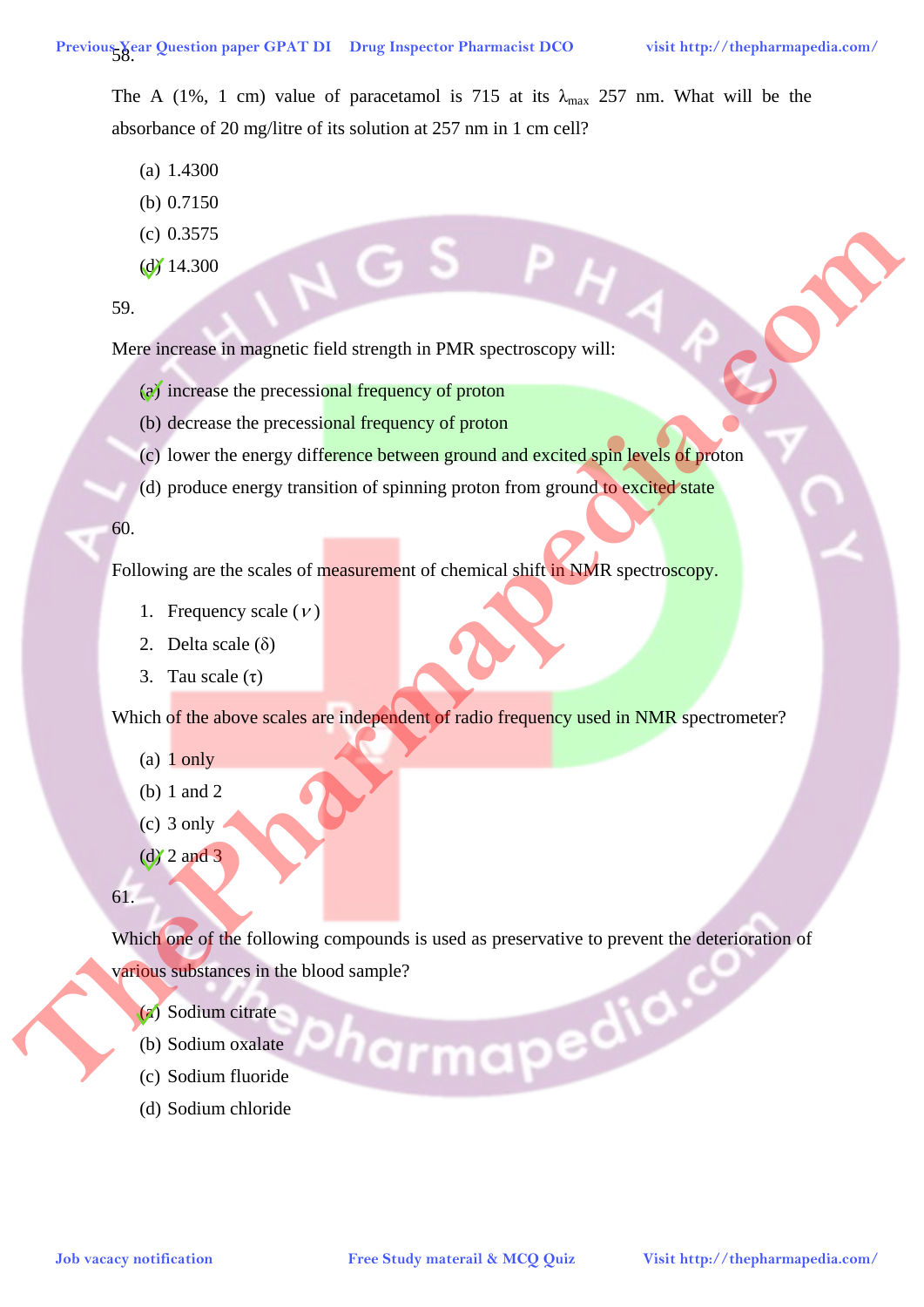Which one of the solutions is used in the sterile blood collecting containers?

- (a) Acid-citrate-dextrose
- (b) Alkali-citrate-glucose
- (c) Ammonia-citrate-dextrose
- (d) Carbonate-ammonia-dextrose

#### 63.

#### Dextran is used as:

- (a) Plasma expander
- (b) Coating agent in tablet
- (c) Indicator in titration
- (d) Buffering agent

#### 64.

Which of the following is NOT a conjugated protein?

- (a) Nucleoprotein
- (b) Albumin
- (c) Haemoprotein
- (d) Lipoprotein

#### 65.

The only immunoglobulin that crosses the transplacental barrier and provides maternal protection is: **Job** vacancy and the comparison of the comparison of the comparison of the comparison of the comparison of the solid service of the comparison of the comparison of the comparison of the comparison of the comparison of the

- (a)  $I_{\rm g}$ M
- $\sqrt{6}$ ) I<sub>g</sub>G
- (c)  $I_gD$
- (d)  $I_{\alpha}A$

66.

The term 'False transmitter' is related to which one of the following drugs?

- (a) Hydralazine
- (b) Methyldopa
	- (c) Sodium nitroprusside
	- (d) Minoxidil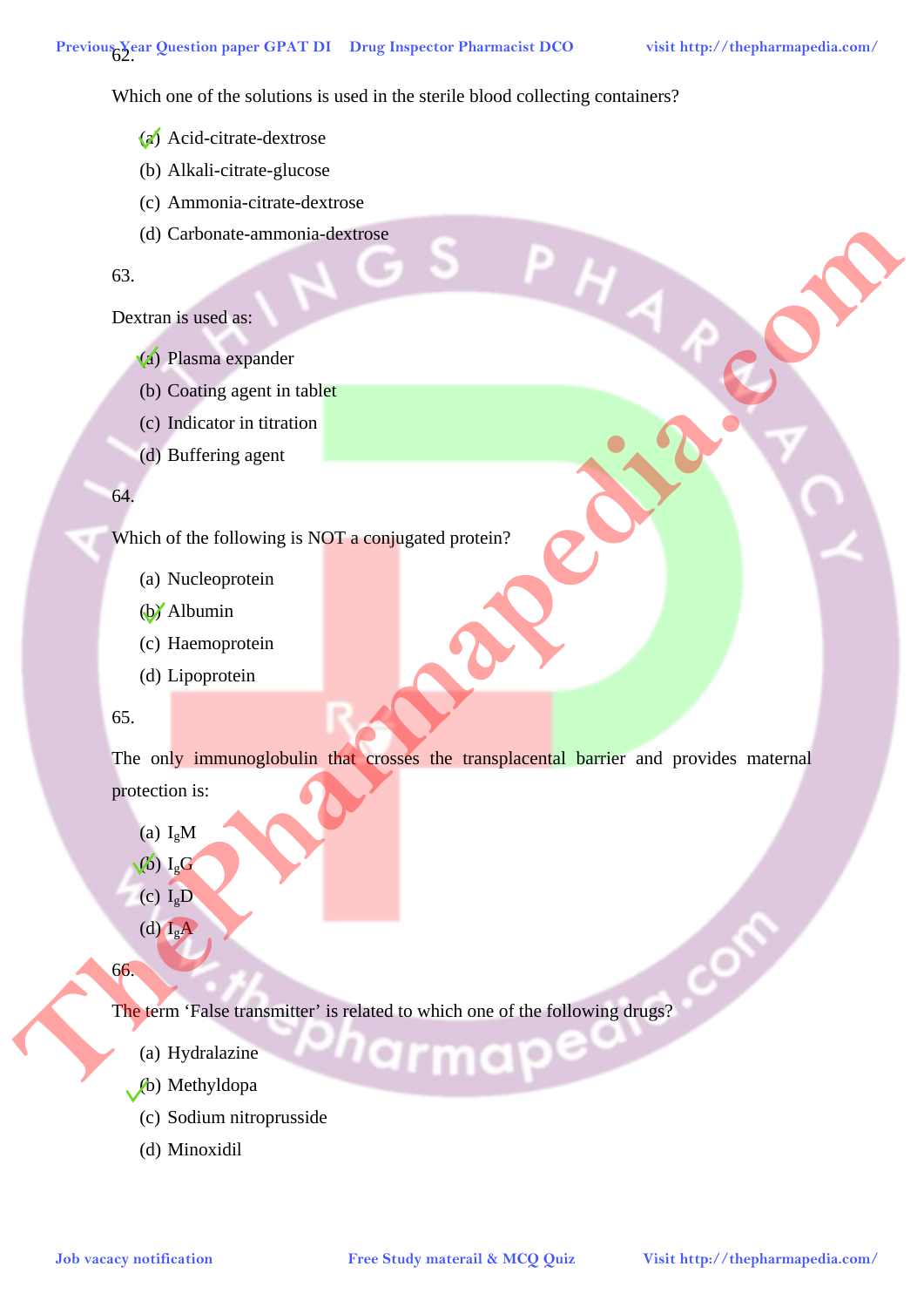Polio virus belongs to which one of the following?

- (a) Retro virus
- (b) DNA virus
- (c) RNA virus
- (d) Elongated virus

68.

BCG (Bacillus Calmette-Guerin) vaccine is:

- 1. live vaccine bearing an attenuated bovine strain of *Mycobacterium tuberculosis*
- 2. used to enhance immunity non-specifically.
- 3. contraindicated in tuberculin positive individuals.

Which of the statements given above are correct?

- $(a)$  1 and 2 only
	- (b) 2 and 3 only
	- (c) 1, 2 and 3
	- (d) 1 and 3 only

```
69.
```
Deficiency of GABA causes which one of the following?

- (a) Mental depression
- (b) Parkinsonism
- (c) Epilepsy
- (d) Schizophrenia

70.

Which one of the following statements in respect of the mechanism of action of Metronidazole is correct? **Job** Christines Calendric Committee Study and accounts of McCanoline and Association Committee Study materials and Association Committee Committee Committee Committee Committee Committee Committee Committee Committee Comm

- (a) It damages the RNA
- (b) It damages the DNA
- (c) It inhibits the cell wall synthesis
- (d) It inhibits the protein synthesis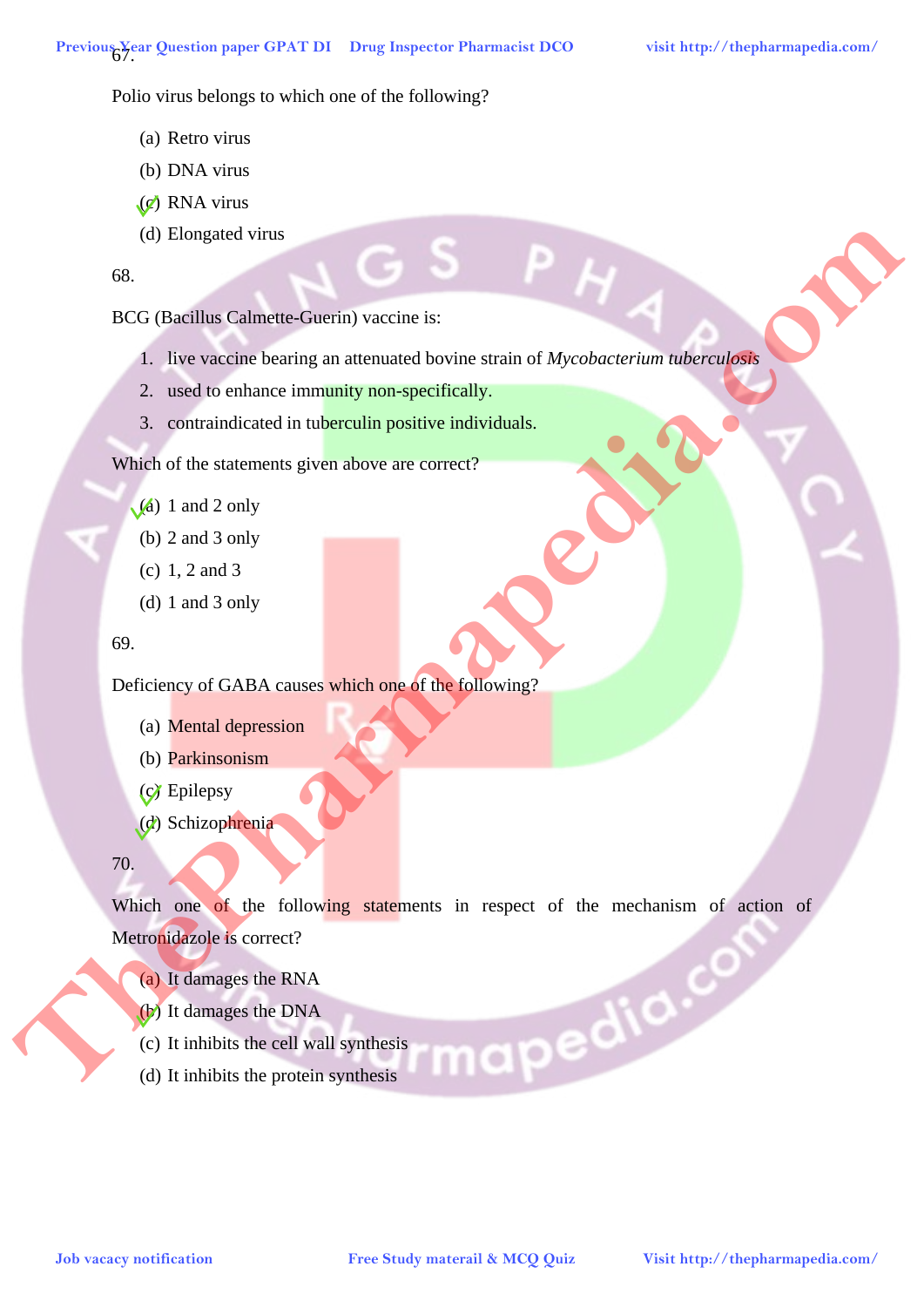Enteric coating of tablets can be made by using which one of the following compounds?

- (a) Povidine
- (b) Hydroxy propyl methyl cellulose
- $(c)$  Cellulose acetate phthalate
- (d) Carboxy methyl cellulose

## 72.

Which one of the following Schedules of Drugs and Cosmetics Rules, 1945 gives the requirements of factory premises, plant, and equipment etc. for manufacture of medical devices? (d) Carbox vactiv) cellulose<br>
The Visit of the following Schedules of Drags and Councilies Matin, 1943 grows<br>
recalizances of factory premises, plant, and equipment asc. for manufacture of gradual<br>
divisors?<br>
(b) Schedule

- (a) Schedule M
- (b) Schedule  $M(I)$
- (c) Schedule  $M$  (II)
- $(A)$  Schedule M (III)

#### 73.

Which one of the following activities is NOT true in the case of "Current Good Manufacturing Practice"?

- (a) Maintenance of complaint files
- (b) Study of stability of finished drug products
- (c) Non requirement of equipment for the processing activity
- (d) Testing of product containers

74.

Which one of the following statements is correct for Karl fisher test?

- (a) It is performed to detect the quality of a capsule
- (b) It is performed with iodine and sulphur dioxide in pyridine and methanol
- (c) It is performed with sodium thiosulphate and iodine in methanol
- (d) It is performed with NaOH and iodine in pyridine and ethanol

75.

Assay of Aspirin IP is based on which one of the following methods of titration?

- (a) Acid base
- (b) Redox
- (c) Complexometric
- (d) Potentiometric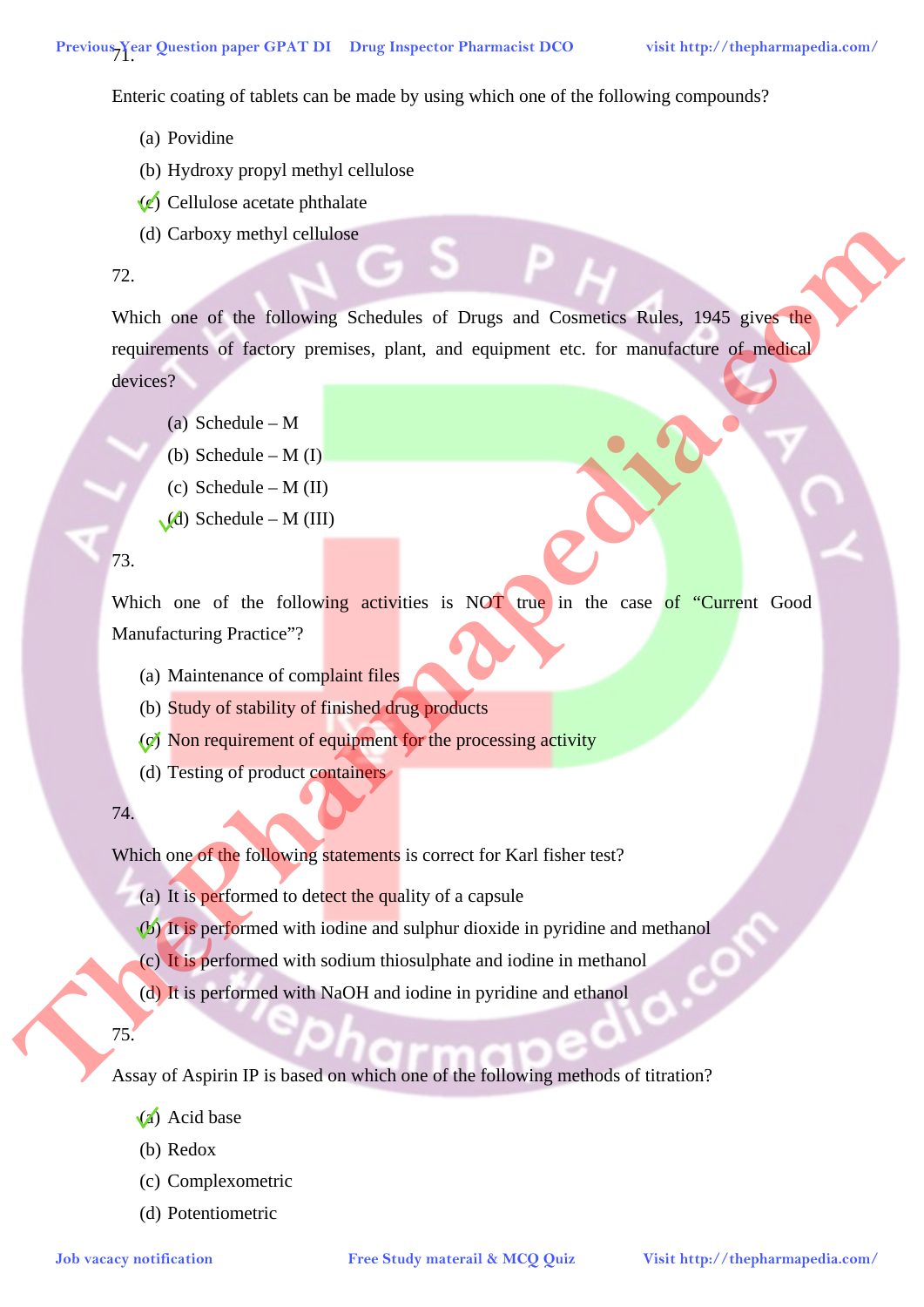Which one of the following is an universal detector in HPLC?

- (a) PDA
- (b) UB
- (c) ELSD
- $(d)$  RI
- 77.

Quantitative TLC can better be performed by which one of the following?

- (a) HPLC
- (b) HPTLC
- (c) VLC
- (d) GC

78.

What are the chemicals involved in Libermann-Burchard's test?

- (a) Acetic acid and conc.  $H_2SO_4$
- $(\cancel{b})$  Acetic anhydride and conc. H<sub>2</sub>SO<sub>4</sub>
- (c) Acetic anhydride and conc. HCl
- (d) Acetic acid and conc. HCl

#### 79.

What should be the density of an object with a volume of 15 ml and a mass of 42 grams?

- (a) 0.552 g/ml
- (b) 650 g/ml
- (c) 2.80 g/ml
- (d) 0.820 g/ml

80.

The FDA requires that all clinical trial records be maintained and accessible at the trail sites **Job** vacacy notification<br> **Job HERC**<br> **Job NETER**<br> **JOB VACC**<br> **JOB VACC**<br> **JOB VACC**<br> **JOB** Vacacia conditional involved in Liberance Burchard a expected and come. H<sub>35</sub>O<sub>4</sub><br> **Visit a development of the Pharmaps Developm** 

for a minimum of:

- (a) 1 year
- (b) 2 years
- $(c)$  3 years
- (d) 4 years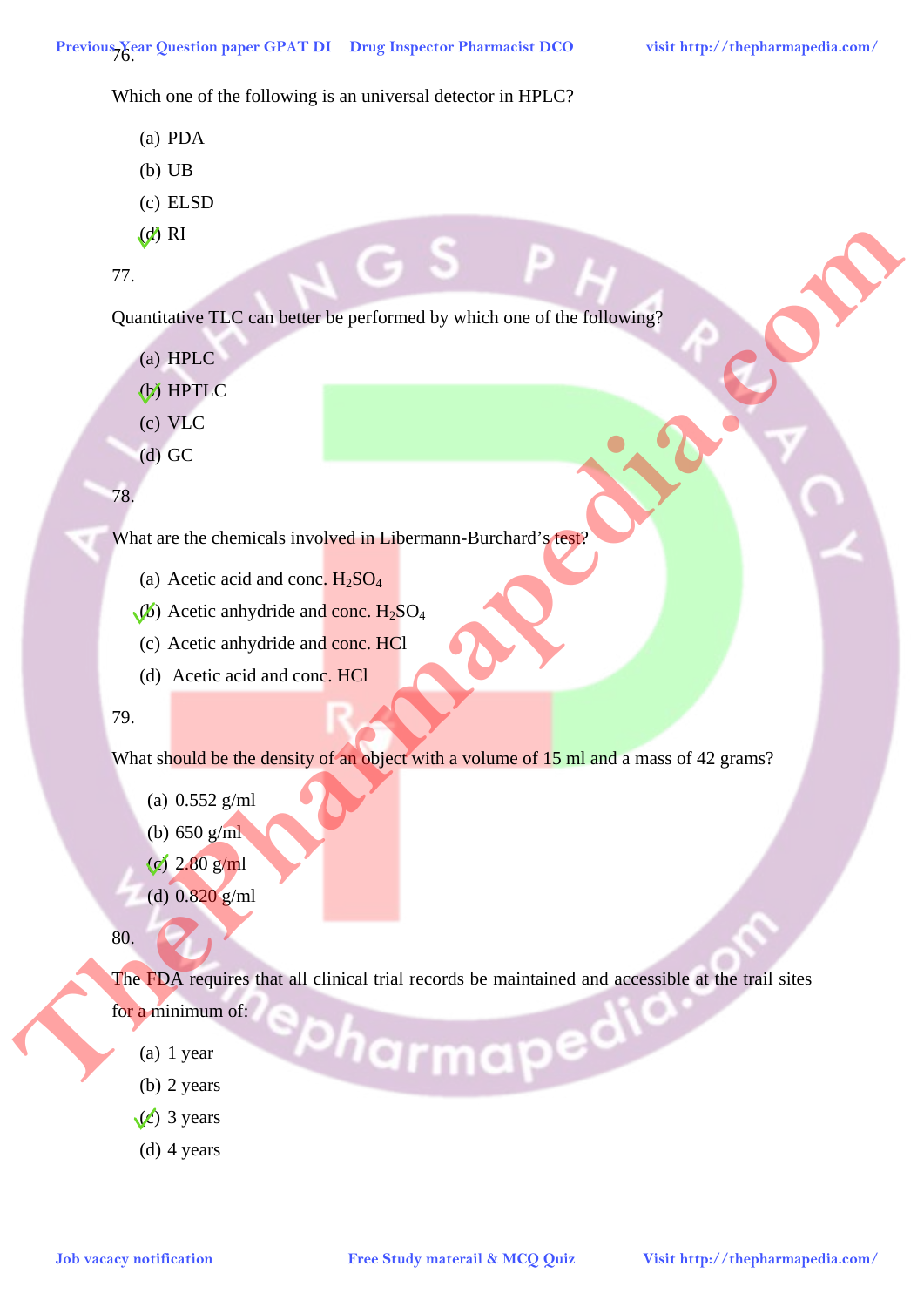Which one of the studies does not form part of clinical trials to provide unbiased reports of prevalence and incidence rates of adverse events?

- (a) Randomization
- (b) Placebo control
- (c) Blinding
- (d) Quality variation

## 82.

# Atropine is:

- 1. obtained from *Atropa belladonna*
- 2. used in hypertension
- 3. tropane alkaloid
- 4. used in treatment of glaucoma

Which of the statements given above are correct?

- (a) 1 and 2
- (b) 1, 3 and 4
- (c) 2 and 3
- (d) 2 and 4

### 83.

Following therapeutic benefits are rightly paired with the respective inorganic molecule EXCEPT: **Job Vacacity vacations**<br> **A**<br> **A**<br> **A** Are also included the animal for all harmonical of planomental glues above are compact<br> **A** a study in the studies of the animal spin above are compact<br> **A** a study of  $\frac{1}{2}$  and

- (a) Laxative: Magnesium
- (b) Vitamin B12 formation: Cobalt
- (c) Teeth health: Fluorine
- (d) Bone formation: Iron

# 84.

Silica gel used in chromatography used to have different grades. Which one of the following

- contains no binders?
	- (a) Silica gel G
	- (b) Silica gel P
	- (c) Silica gel H
	- (d) Silica gel K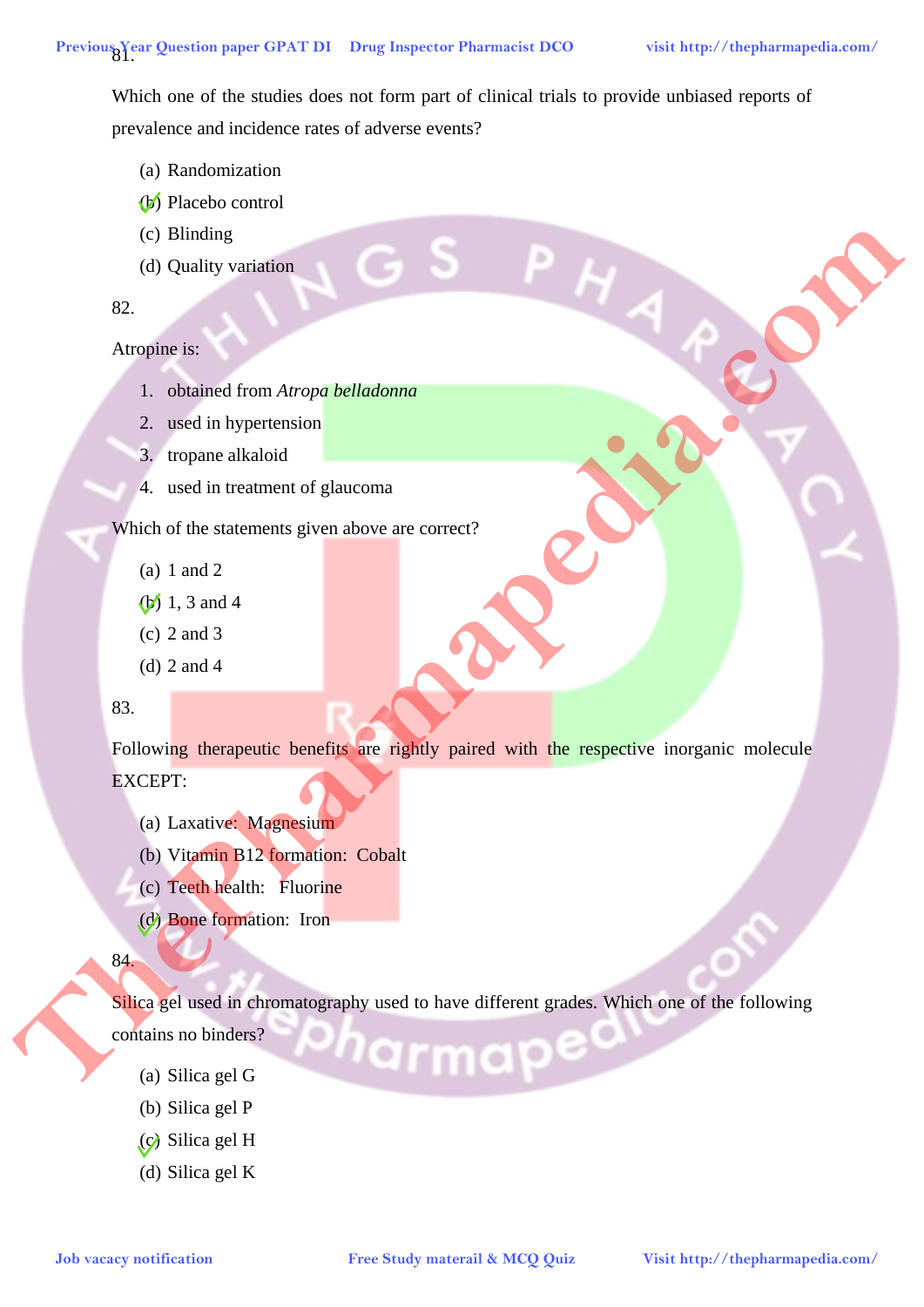Consider the following statements about Inulin:

- 1. It is a carbohydrate made up of 25–30 D-fructofuranose units
- 2. It reduces Benedict's solution
- 3. It is insoluble in water

Which of the statements given above are correct?

- (a) 1 and 3 only
- $(b)$  1, 2 and 3
- (c) 1 and 2 only
- (d) 2 and 3 only

#### 86.

A patient develops severe thrombocytopenia in response to treatment with unfractioned heparin and still requires parenteral anticoagulants. The patient is most likely to be treated with: Which of the statements given above are compact<br>
(a) I and 2 only a<br>
(c) I and 2 only a<br>
(c) 2 and 3 only a<br>
(c) 2 and 3 only a<br>
(a) Planta develops severe thromboxytopedia in response to graduate the anti-choice shapes w

- (a) Vitamin  $K<sub>2</sub>$
- (b) Plasminogen
- (c) Lepirudin
- (d) Aprotinin

87.

Which one of the following is NOT an indole alkaloid?

- (a) Ergot
- (b) Reserpine
- (c) Vinca
- (d) Hyoscyamine

88.

Pyrazinamide is used for the treatment of which one of the following diseases?

- (a) AIDS
- (b) Malaria
- (c) Diabetes
- (d) Tuberculosis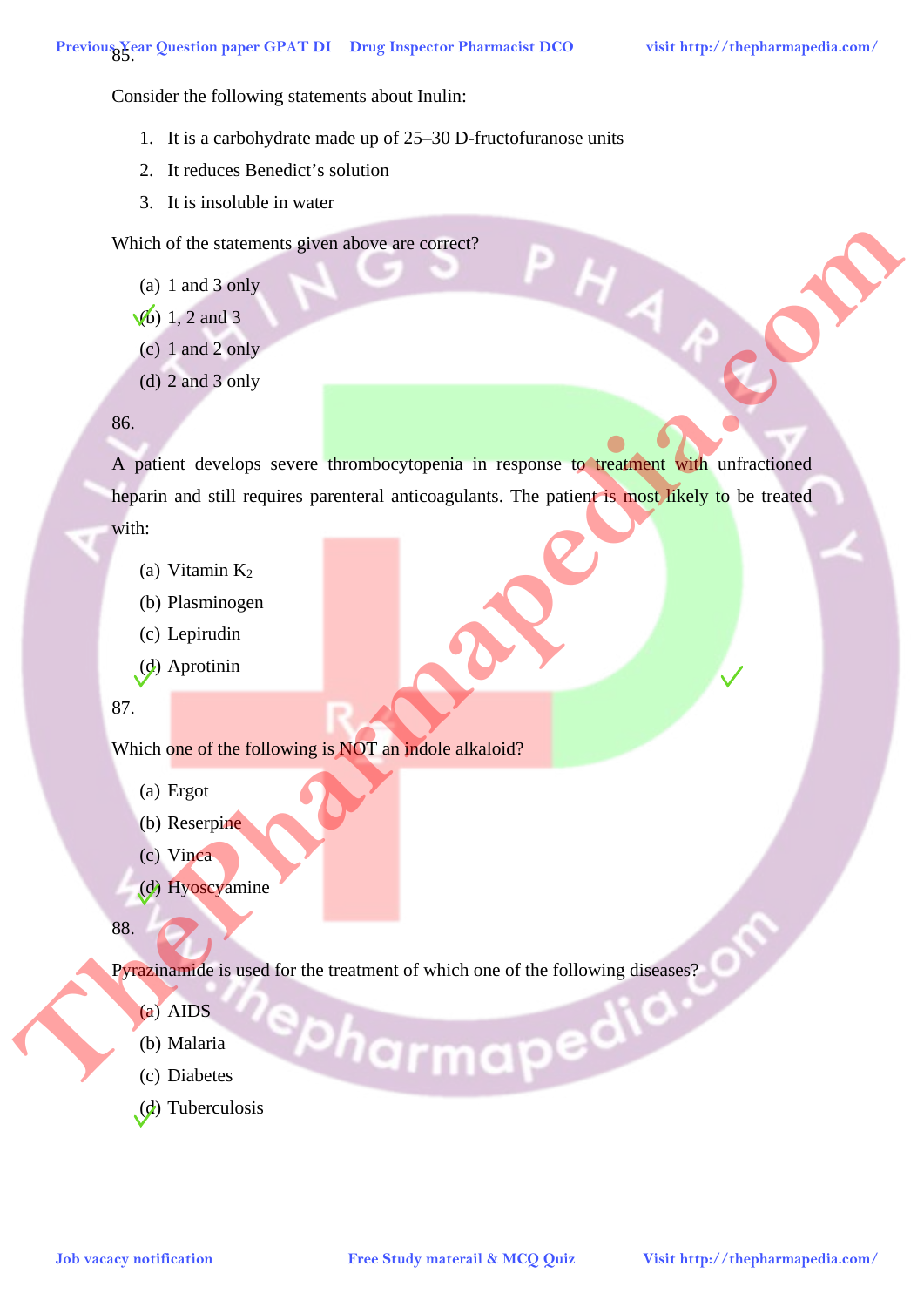Lysergic acid is the precursor for which one of the following products?

- (a) Ergot
- (b) Quinine
- (c) Nicotine
- (d) Morphine

# 90.

Which one of the following injectables is available in the form of dry powder?

- (a) Benzyl penicillin injection
- (b) Insulin injection
- (c) Morphine injection
- (d) Amikacin injection

# 91.

Which one of the following is a steroidal antibiotic?

# (a) Fucidin

- (b) Clindamycin
- (c) Bacitracin
- (d) Chloramphenicol

# 92.

In a prescription written by the medical doctors, subscription is the part, which contains direction to the: **Job** Benzyl againstitute interactions of the chiracteristic experimental and the communities of the communities of the communities of the communities of the communities of the communities of the communities of the Communi

- (a) Medical Officer
- (b) Pharmacist
- (c) Patient
- (d) Health authority of the state

# 93.

Who is the Chairman of the Drug Technical Advisory board?

- (a) President of the Pharmacy Council of India
- (b) Director General of Health Services
- (c) Drug Controller General of India
- (d) Director of Central Drugs Laboratory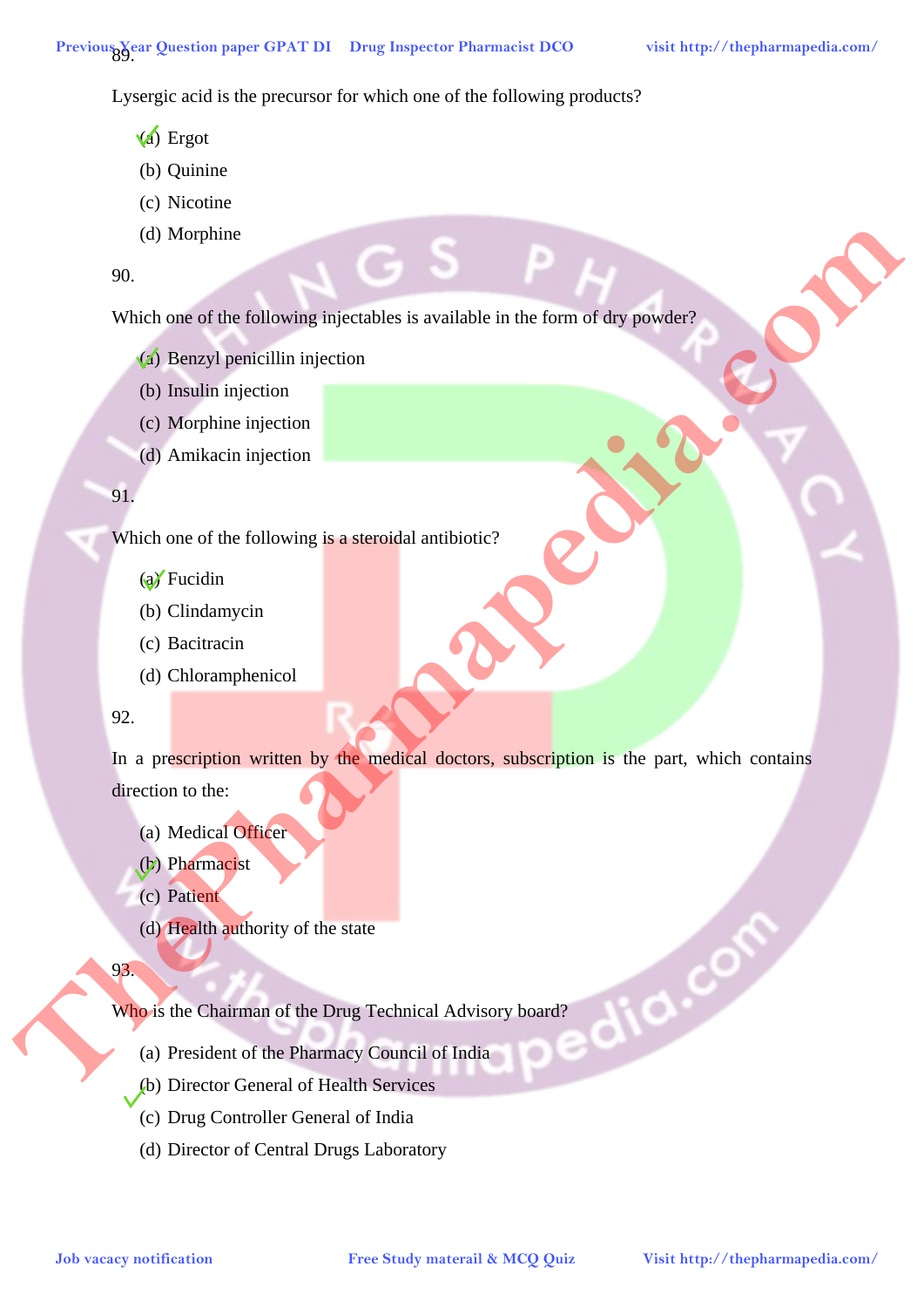In the Drugs and Cosmetics Rules, 1945 the list of diseases or ailments, which a drug may not purport to prevent or cure or make claim to prevent or cure is mentioned in:

- $\sqrt{a}$ ) Schedule J
- (b) Schedule P
- (c) Schedule Y
- (d) Schedule M

#### 95.

Which one of the following persons in NOT an Ex-officio member of Drugs Technical Advisory Board (DTAB)? **Job Studiers and the free Study material Study material Study material of the Study material Control Business Benefit (Control Control Control Control Control Control Control Control Control Control Control Control Contro** 

- (a) Drug Controller General of India
- (b) Director, Central Drug Research Institute
- $(c)$  Director, Indian Council for Medical Research (ICMR)
- (d) President, Pharmacy Council of India

## 96.

Approval for grant of license of drug testing facilities is issued in:

- (a) Form No. 39
- (b) Form No. 36
- $(c)$  Form No.  $-37$
- (d) Form No. 38

# 97.

The license for manufacture of cosmetics is issued in:

- (a) Form  $No. -31$
- $(b)$  Form No.  $-32$
- (c) Form No. 31 A
- (d) Form No. 32 A
- 98.

The idealized drug release in an extended release delivery system is possible, when the release follows which order of kinetics?

- (a) Zero order kinetics
- (b) First order kinetics
- (c) Second order kinetics
- (d) Both zero and second order kinetics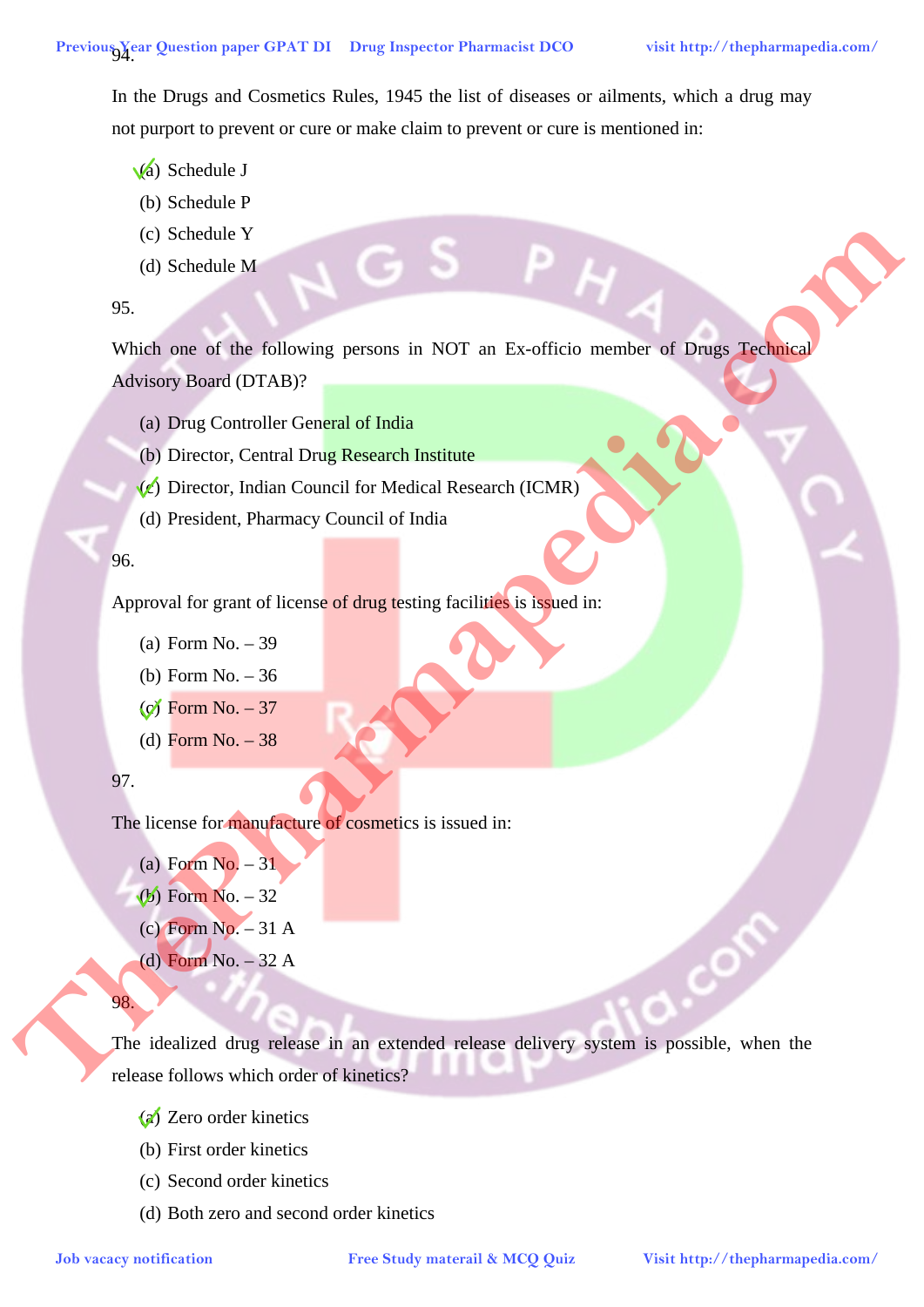Methenamine is converted to formaldehyde at pH:

- (a) 7.0
- (b) Above 7.5
- (c) 6.5
- $(d)$  Less than 6.5

100.

## Acetaminophen belongs to:

- (a) Class I Drug (High solubility and high permeability)
- (b) Class II Drug (Low solubility and high permeability)
- (c) Class III Drug (High solubility and low permeability)
- (d) Class IV Drug (Low solubility and low permeability)

#### 101.

The type of drug reaction which is caused by penicillin is:

- (a) Type II drug allergy
- (b) mediated by IgE
- (c) cell-mediated reaction
- (d) serum sickness

## 102.

#### Which one of the following is used as sclerosing agent?

- (a) Desmopressin
- (b) Polidocanol
- (c) Fibrinogen
- (d) Menadione

103.

Which one of the following is NOT a low molecular weight (LMW) heparin? **Job** vacation is the following interaction of the following material & MCQ Quiz <br> **Job Chas II Drug (Every solutility and hape promability)**<br> **Job Chas IV Drug (Lew solutility and how permeability)**<br> **Job** Chas IV Drug (L

- (a) Enoxaparin
- (b) Lepirudin
- (c) Reviparin
- (d) Parnaparin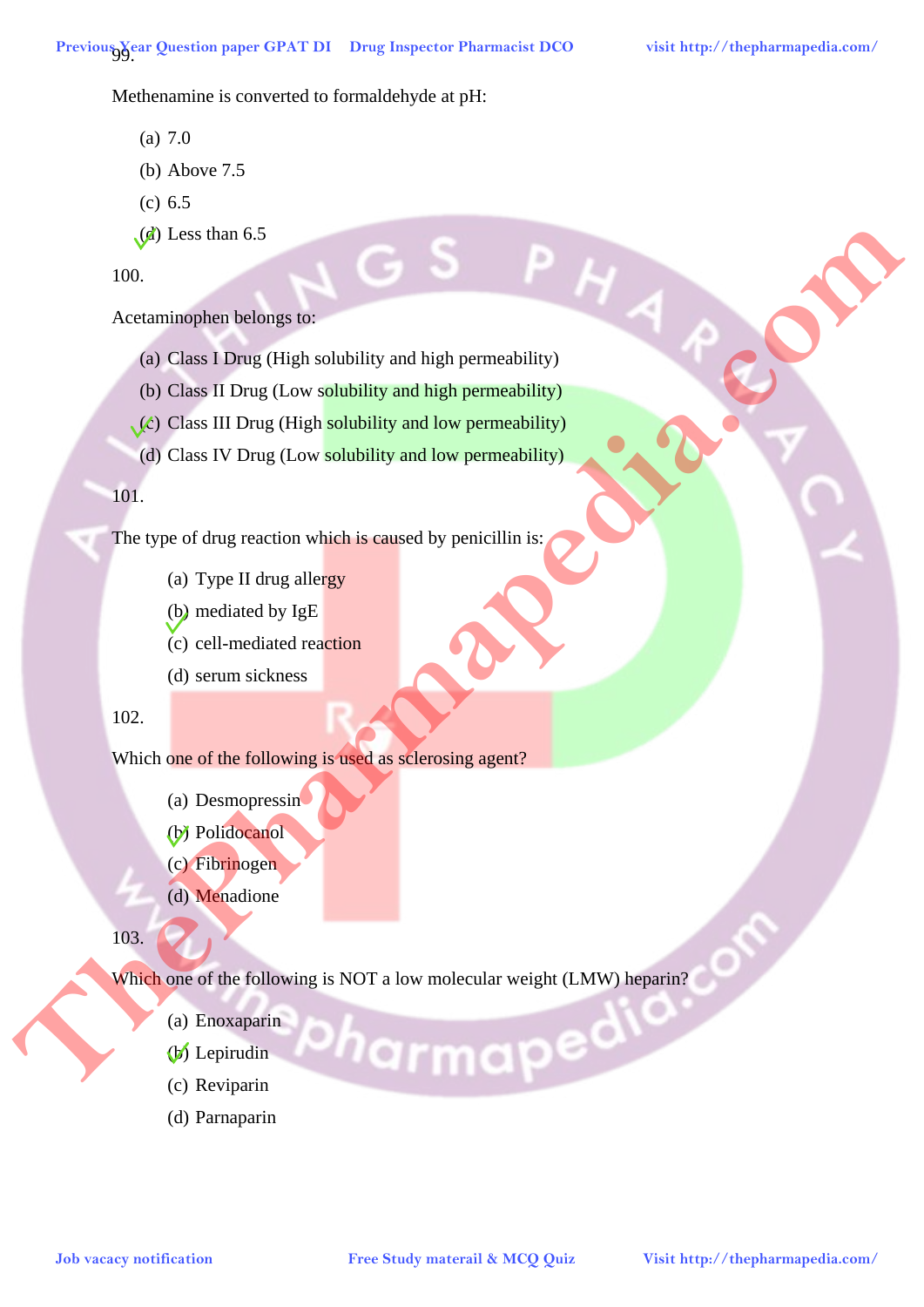Which one of the following is a direct thrombin inhibitor?

- (a) Bivalirudin
- (b) Dalteparin
- (c) Heparin
- (d) Sodium tetradecyl sulfate

105.

# Fibrinolytics is NOT used in:

- (a) Acute myocordial infarction
- (b) Deep vein thrombosis
- (c) Stroke
- (d) Hypertensive crisis

#### 106.

Which one of the following is a direct factor Xa inhibitor?

- (a) Rivaroxaban
- (b) Phenindione
- (c) Ethyl biscoumacetate
- (d) Acenocoumarol

#### 107.

#### Recombinant Interleukin-2 is used in the treatment of:

- (a) Renal cell carcinoma
- (b) Rheumatoid arthritis
- (c) Psoriasis
- (d) Superficial bladder carcinomous

108.

The type of drug reaction which is caused by antipsychotic drug is:<br>
(a) Type IV drug reaction<br>
(b) delayed type hypersencity **Job** Service Advise myses contain interaction<br> **Job** Assis myses contain interaction<br> **Job Respective through lines and there**<br> **Job** Service and the Collectivity is a direct fractor. **Ximilalization**<br> **Job** Which one of

- (a) Type IV drug reaction
- (b) delayed type hypersensitivity
- (c) mediated by IgG and IgM antibodies
- (d) Stevens-Johnson syndrome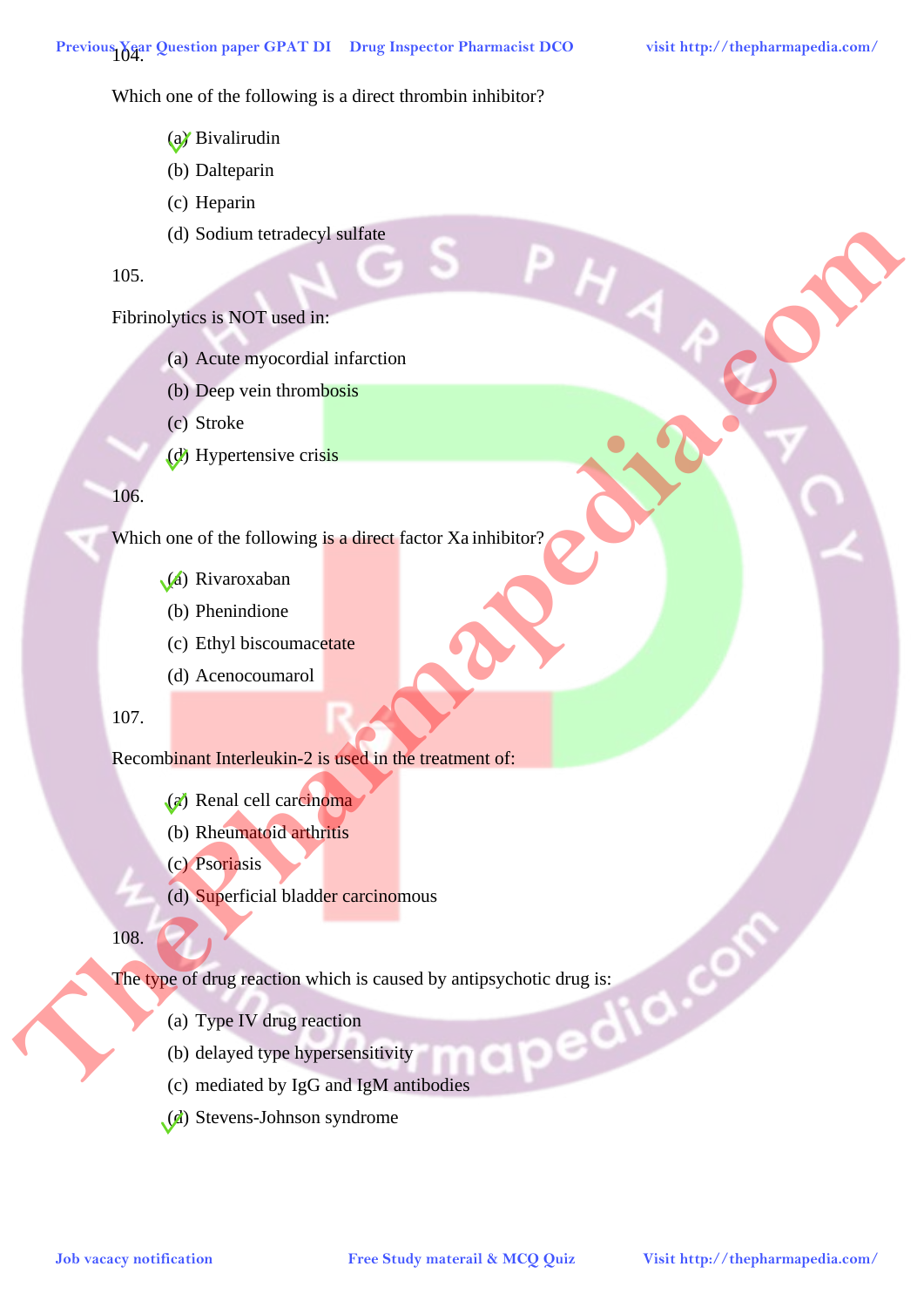A drug is called a spurious drug if:

- (a) it is imported from a country where it is approved
- (b) it has been substituted by another drug substance
- (c) it is manufactured by loan license by another company
- $\sqrt{d}$ ) the container resembles the product of another manufacturer

# 110.

Which one of the following is NOT a drug as per Drugs & Cosmetics Act, 1940?

- (a) Antiseptics
- (b) Empty capsules
- (c) Mosquito repellent
- (d) Carbonated oral drinks

# 111.

The loading dose is governed by:

- (a) Clearance
- (b) Plasma concentration
- (c) Volume of distribution
- (d) Half life

# 112.

Which one of the following is a Phase-II drug-metabolizing reaction?

- (a) Oxidation
- (b) Acetylation
- (c) Hydrolysis
- (d) Reduction

113.

Which drug has higher first-pass metabolism in males in comparison with females? **Job** vacantized the following is NOT a drug as per Drugs. & Cournities, New 1987<br> **FREE United the following is NOT a drug as per Drugs. & Cournities, New 1987<br>
FREE United to the following the spectra of the following th** 

- (a) Ketoconazole
- (b) Cimetidine
- $(c)$  Ethanol
- (d) Quinidine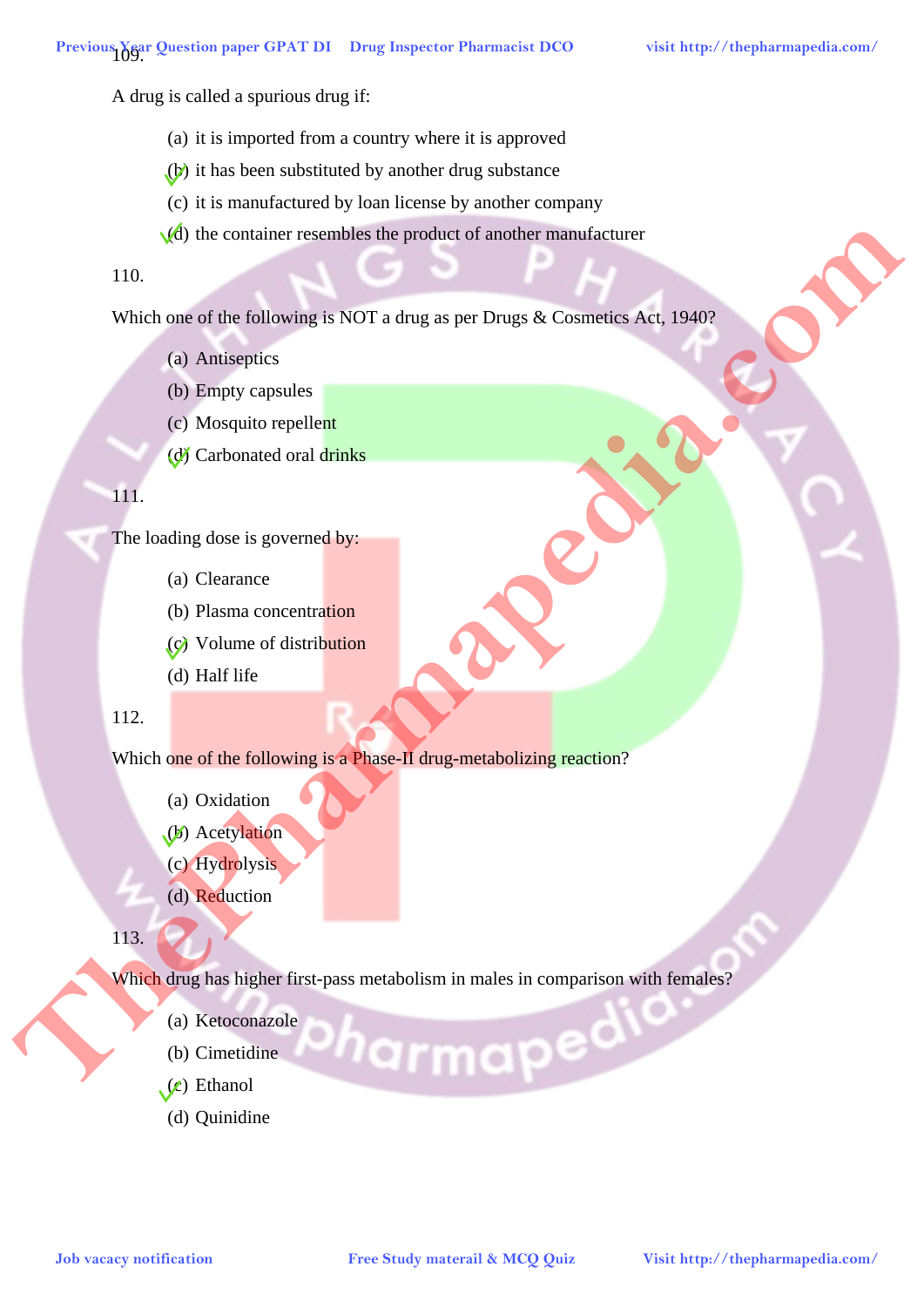Good Laboratory Practice (GLP) certification in India is issued by:

- (a) Central Drug Standards and Control Organization (CDSCO), Government of India
- (b) Department of Biotechnology (DBT), Government of India
- (c) Department of Science and Technology (DST), Government of India
- (d) National Accreditation Board for Testing and Calibration Laboratories (NABL), Government of India **Job National Association**<br> **Job vacacy and variance of distribution of a drag are 1.386 LA) and 50 L, expectingly and<br>**  $\mu$  **Study materials and the Collowing is an antisected<br>
<b>Job** (a) SP and the Pharmapedia.com/<br> **Job**

#### 115.

If a clearance and volume of distribution of a drug are 1.386 L/h and 80 L respectively, then what is the half life?

- (a) 77 h
- $(b)$  40 h
- (c) 59 h
- (d) 85 h

# 116.

Which one of the following is an antisecretory, antispasmodic and anticholinergic drug?

- (a) Cyclopentolate
- (b) Procyclidine
- (c) Tropicamide
- (d) Propantheline

# 117.

Which one of the following drugs is an aromatase inhibitor?

- (a) Raloxifene
- (b) Letrozole
- (c) Clomiphene
- (d) Mifepristone

# 118.

Which one of the following drugs has longest half life?

- (a) Digitoxin
- (b) Doxycycline
- (c) Digoxin
- (d) Phenobarbitone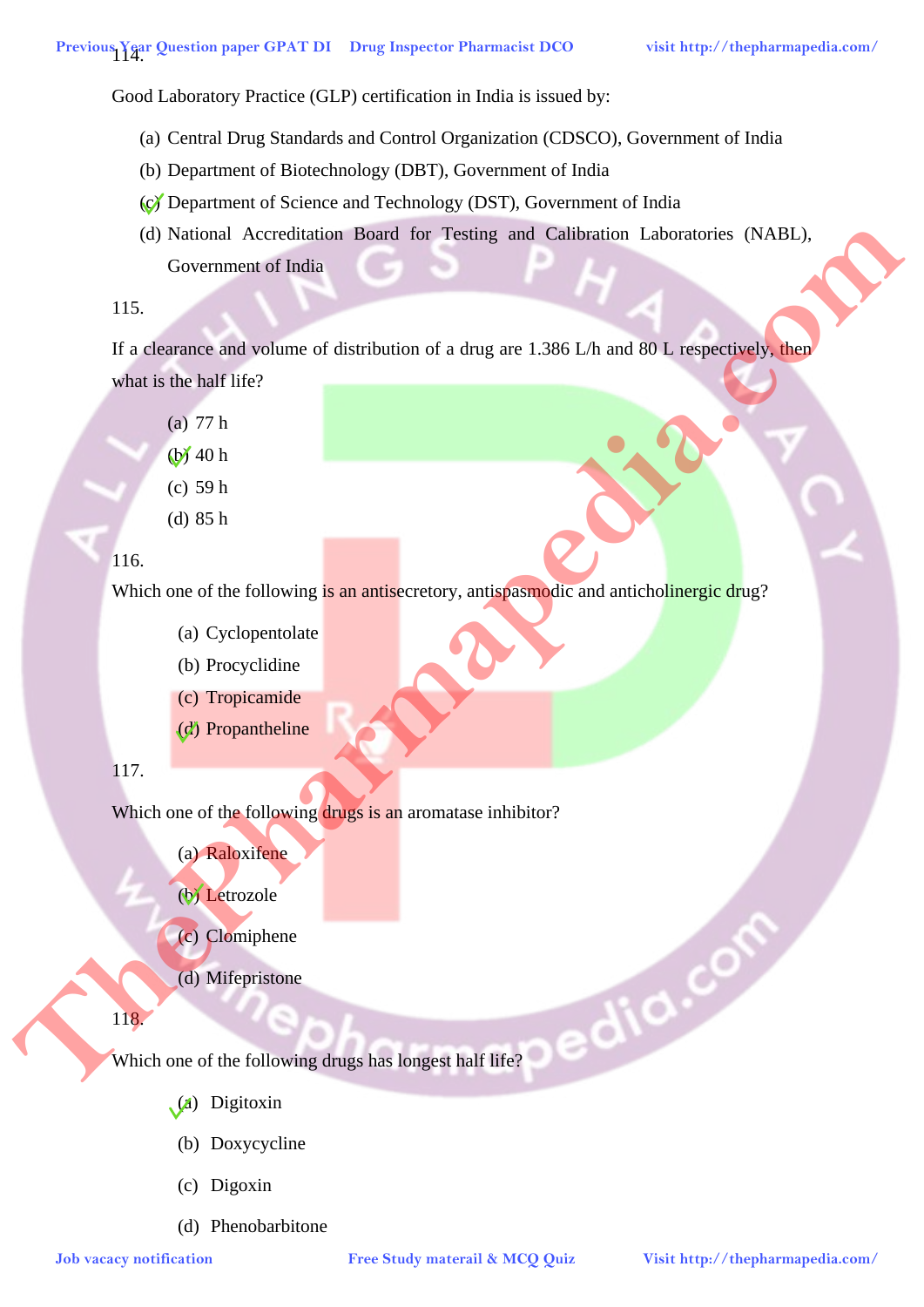Which one of the following antimalarials is safest in pregnancy?

- (a) Artesunate
- $(b)$  Chloroquine
- (c) Primaquine
- (d) Artemether

# 120.

Which one of the following drugs has longest duration of action?

- (a) Sulfadiazine
- (b) Sparfloxacin
- (c) Sulfamethoxazole
- (d) Sulfamethopyrazine

# 121.

When menthol and camphor are mixed together they will form:

- (a) positive mixture
- (b) eutectic mixture
- (c) solid mixture
- (d) colloidal solution

# 122.

A mixture of beeswax and carnauba wax is used in sugar coating process for: **Job** vacancies of the following drugs has longer duration of action?<br> **Job** vacancies of the following drugs has longer duration of action?<br> **Com/ Studies action**<br> **Com/ Studies action**<br> **Com/ Com/ Com/ Com/ C** 

- (a) sealing
- (b) colour coating
- (c) polishing
- (d) subcoating

# 123.

The Good Laboratory Practice (GLP) principle is based on:

- (a) ICMR guidelines
- (b) Schedule 'Y'
- $(e)$  OECD guidelines
- (d) WHO guidelines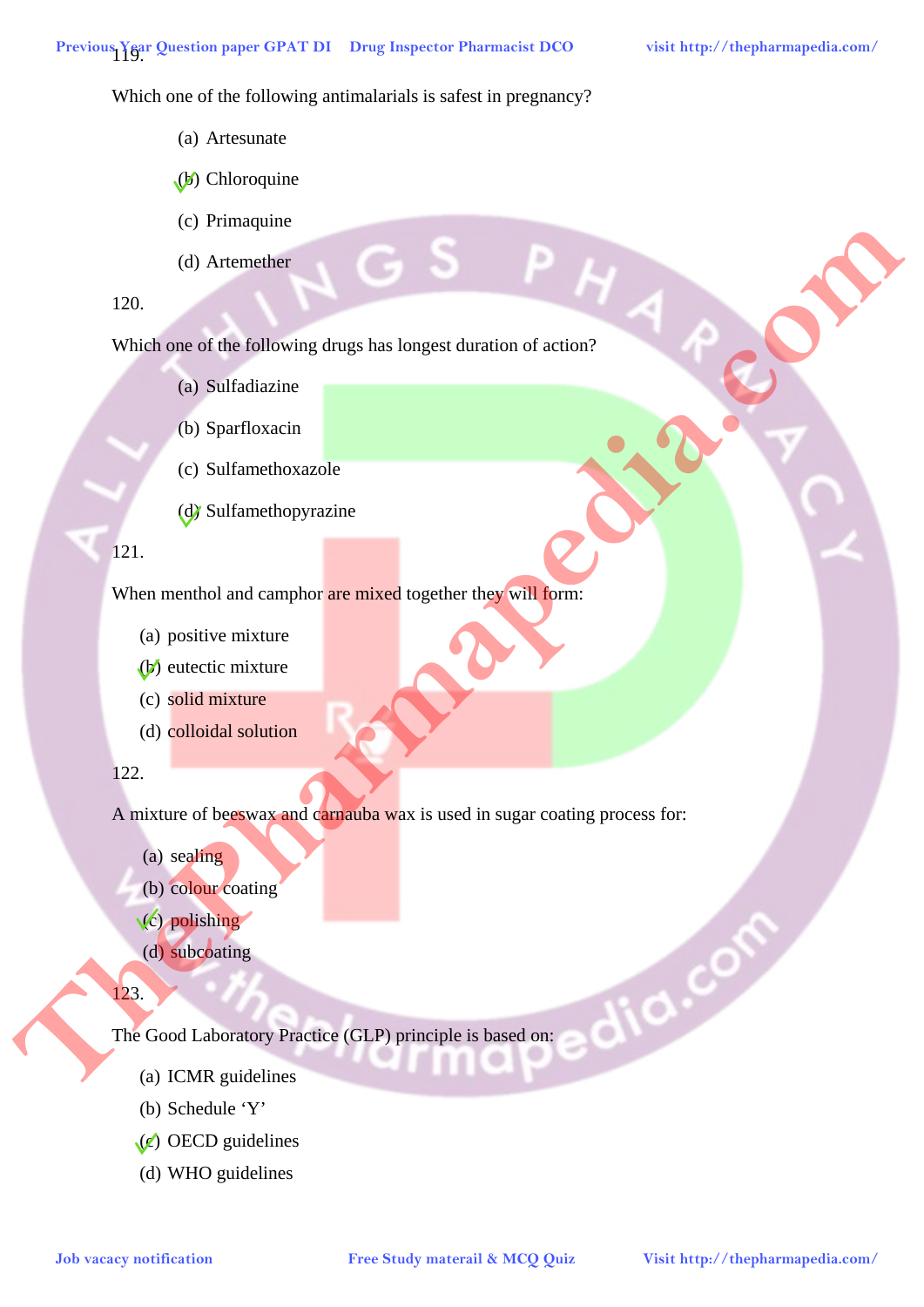The mechanism involved in the drug release from a non-eroding hydrophilic matrix is:

- (a) Swelling and gelation of the matrix
- (b) Diffusion of drug through a semipermeable membrane
- (c) Coacervation
- (d) Passage of drug through pores in the matrix

#### 125.

The paddle over disk is an USP:

- (a) Apparatus I
- (b) Apparatus II
- (c) Apparatus III
- (d) Apparatus V

#### 126.

In gas chromatography, the basis of separation of the components is based on which of the following parameters? (d) Passing of their linear in Free Study material **Free Study material**  $\theta$ <br>
The partition of the Napoleon BT<br>
(c) Appearant II<br>
(c) Appearant II<br>
(c) Appearant II<br>
(c) Appearant IV<br>
(c) Appearant IV<br>
(c) Appearant IV<br>

- (a) Conductivity
- (b) Partition coefficient
- (c) Molality
- (d) Molecular weight

# 127.

Which one of the following is a related substance impurity of paracetamol I.P.?

- (a) *p*-chlorophenol
- (b) Acetanilide
- (c) *o*-hydroxybenzoic acid
- (d) *p*-chloroacetanilide

#### 128.

Iodine value of an oil sample is the measure of:

- (a) Mean molecular weight of fatty acids
- (b) Unsaturated fatty acids
- (c) Free fatty acids
- (d) Unsaponifiable matter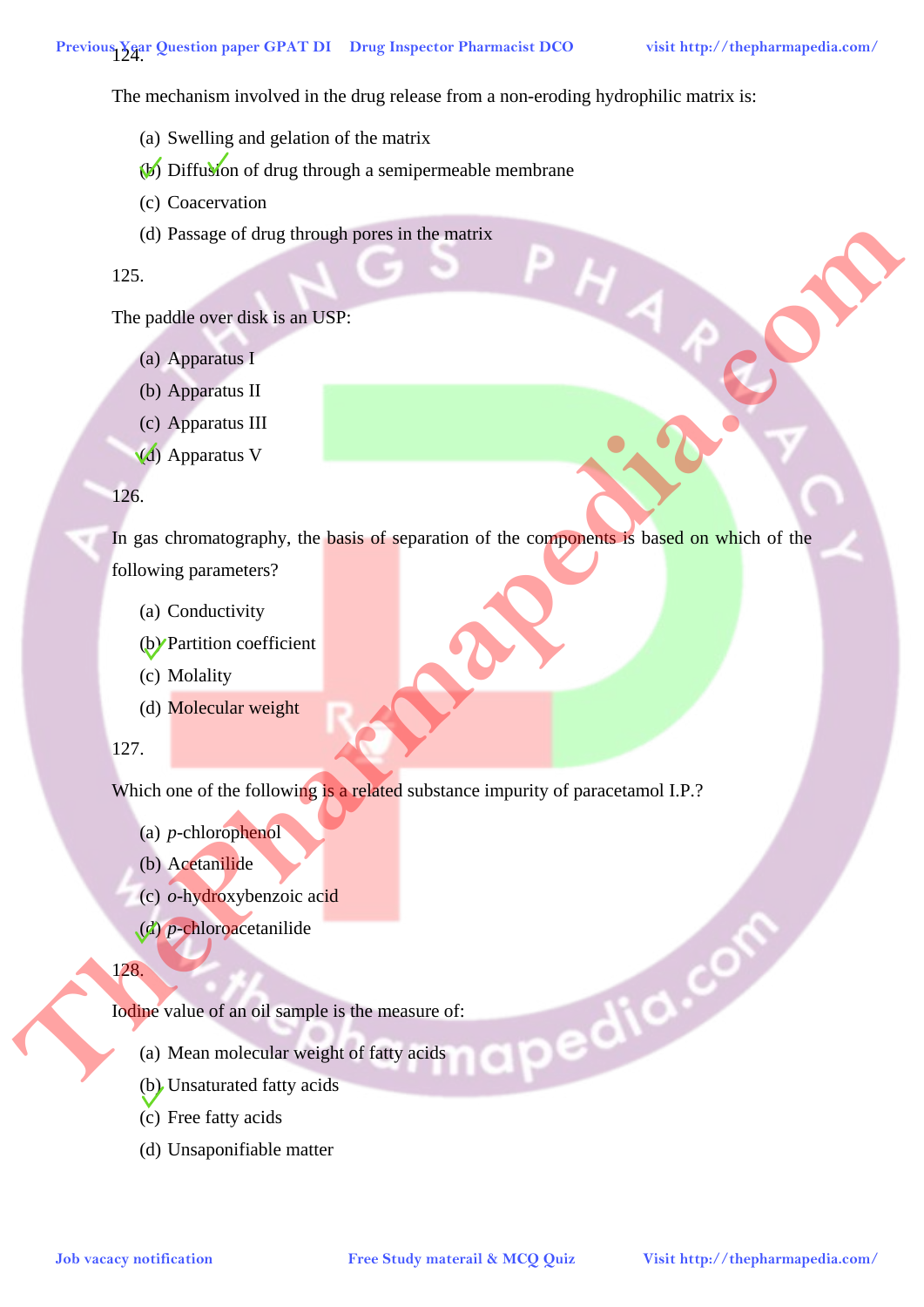Allicin is a component present in which one of the following plants?

- (a) Coriander
- (b) Garlic
- (c) Tulsi
- (d) Ashwagandha

130.

The substance used for calibration of absorbance scale of UV-Vis spectrophotometer is: **Job vacacy notification Free Study material and the Control of According and Schemaring material CDV**<br> **Job Premission discharmate**<br> **GP** Premission discharmate<br> **GP** Premission discharmate<br> **Job** Premission and Comput

- (a) Holmium oxide
- (b) Potassium chromate
- (c) Potassium dichromate
- (d) Potassium chloride

# 131.

Which of the following are input devices?

- 1. Mouse
- 2. Touch screen
- 3. Printer
- 4. Projector

Select the correct answer using the code given below:

- (a) 1 and 4 only
- (b) 1, 2 and 4
- $(c)$  1 and 2 only
- (d) 2, 3 and 4

132.

Control unit is a part of:

- 1. CPU
- 2. ALU
- 3. Input output
- 4. Memory unit

Select the correct answer using code given below:

- (a) 2 only
- (b) 1 and 2
- (c) 3 and 4
- $\left(\frac{d}{d}\right)$  1 only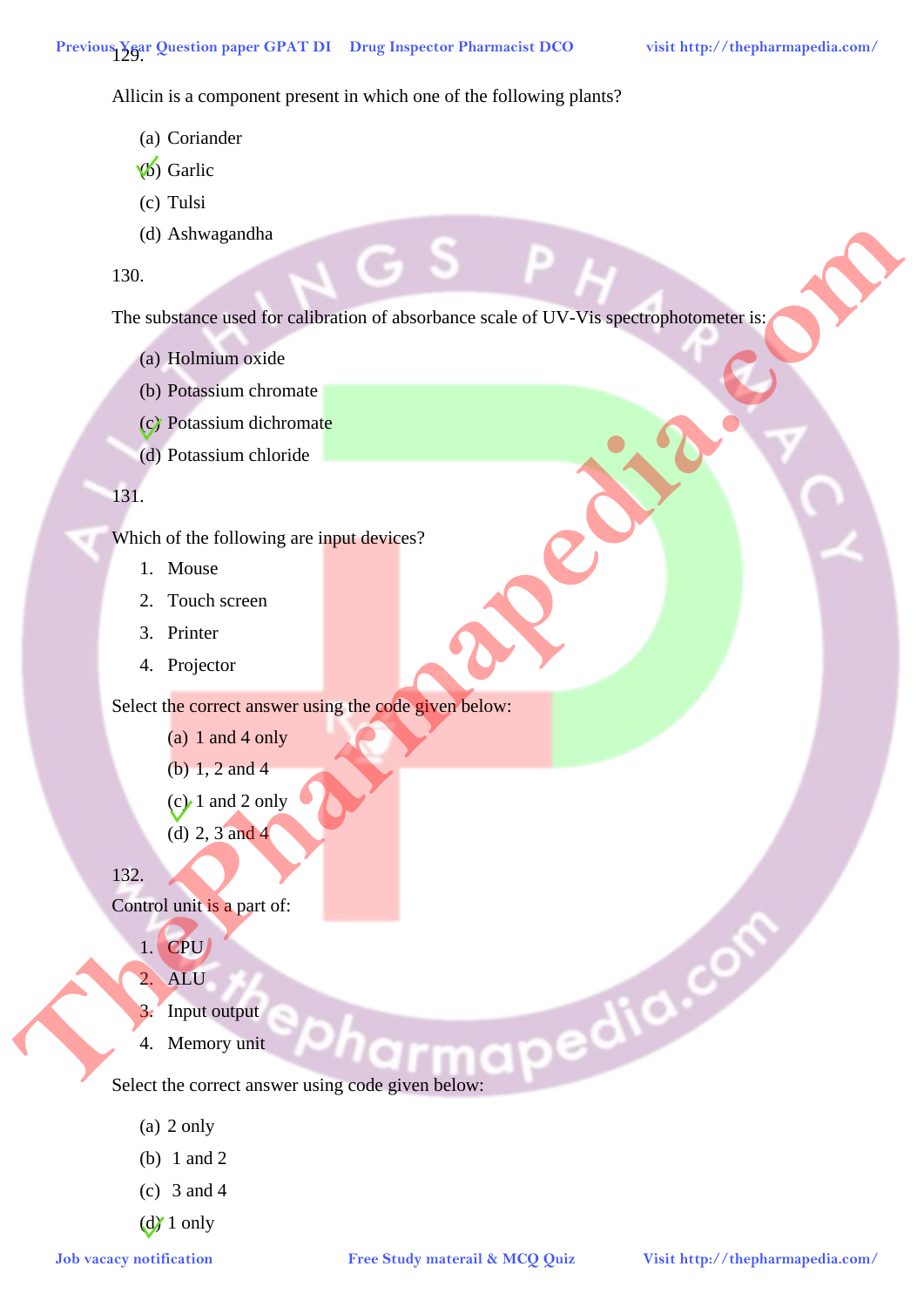A software which can automatically cause pop-up and display advertisements in order to generate revenue, but not in malicious way, is called:

- (a) Spyware
- (b) Firmware
- (c) virus
- (d) Adware

## 134.

In a computer software development process, which one of the following is easy to understand? **Job vacacy notification Free Study material and the Collection**<br> **Job Reporting is an operating system of the Collection**<br> **Job Studies Collection**<br> **Job Vacacine Collection**<br> **Job Visit http://therefore.com/ Contrib** 

- (a) Program code
- (b) Algorithm
- (c) Machine code
- (d) None of these

#### 135.

Which one of the following is an operating system?

- (a) Oracle log
- $(b)$  Unix
- (c) MS-office 2007
- (d) FORTRAN

#### 136.

Which of the following is NOT used as database management software?

(a) Oracle

- (b) MY-SQL
- (c) Ingress
- (d) Linux

137.

Which one of the following memories is used to store data permanently?

- (a) Primary memory
- (b) Secondary memory
- (c) Cache memory
- (d) Register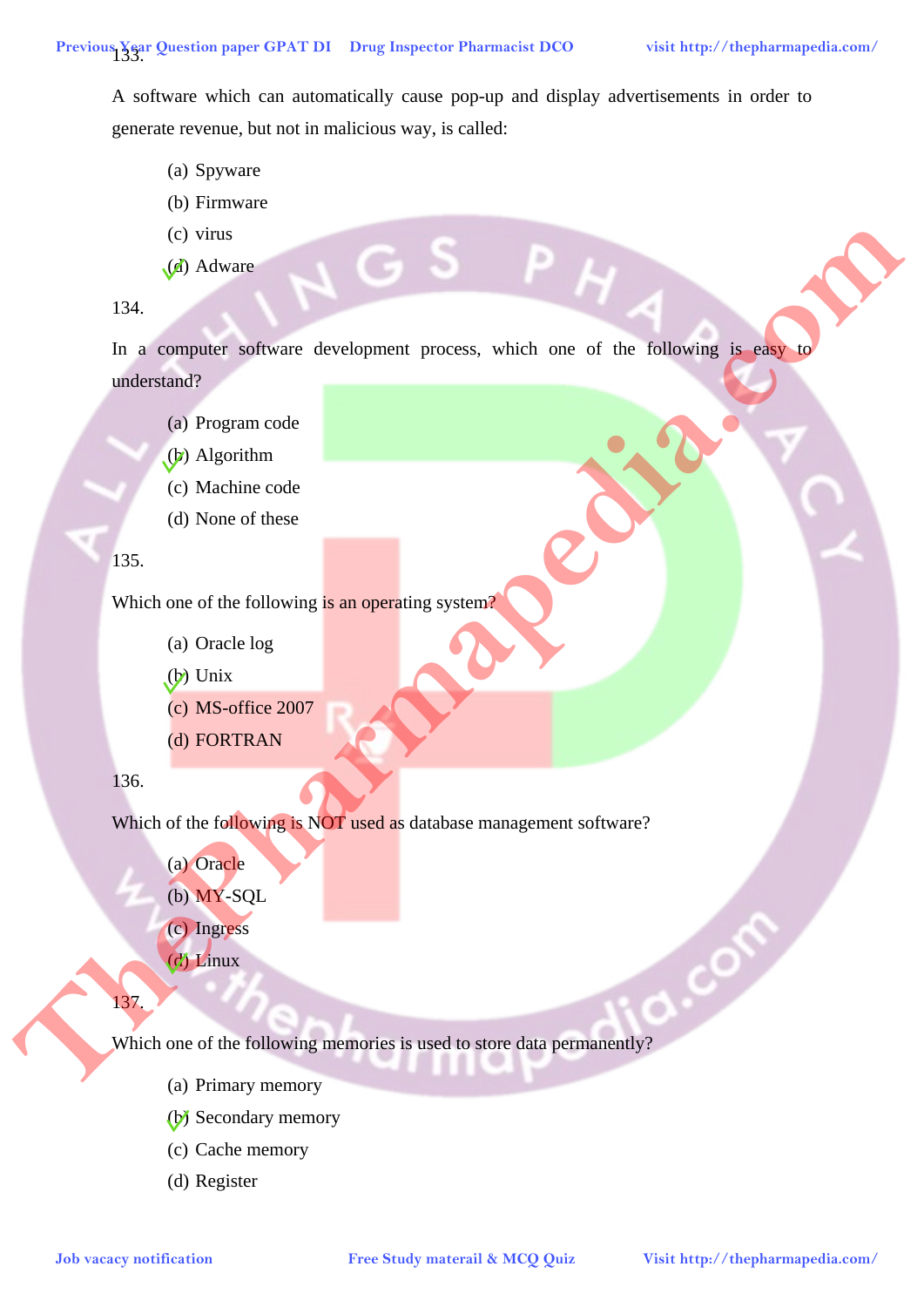A collection of interlinked hypertext documents stored on computers all around the world is known as:

- (a) Data Ware House
- (b) World Wide Web
- (c) Web Browser
- (d) World Wide Server

139.

Which one of the following is NOT an example of an application program?

- (a) Word processor
- (b) Antivirus software
- (c) Library management software
- (d) Debugger

#### 140.

Which one of the following errors is detected by the lexical analyser?

- (a) Syntax errors
- (b) Logical errors
- (c) Semantic errors
- (d) Data errors

# 141.

Find out the synonym of the underlined word:

No matter the size of your enterprise, technology has both tangible and intangible benefits.

- (a) understandable
- (b) capable
- (c) possible
- (d) palpable

# 142.

Find out the synonym of the underlined word: His agnostic viewpoint is summarized in this book. **Job vacacy and the following in NOT an example of an application program**<br> **Job vacable one of the following entry is detected by the lead and spin series**<br> **CO** Division material surface and the pharmapedia of an exampl

- $(a)$ irrelevant
- (b) indecisive
- (c) indecent
- (d) uncertain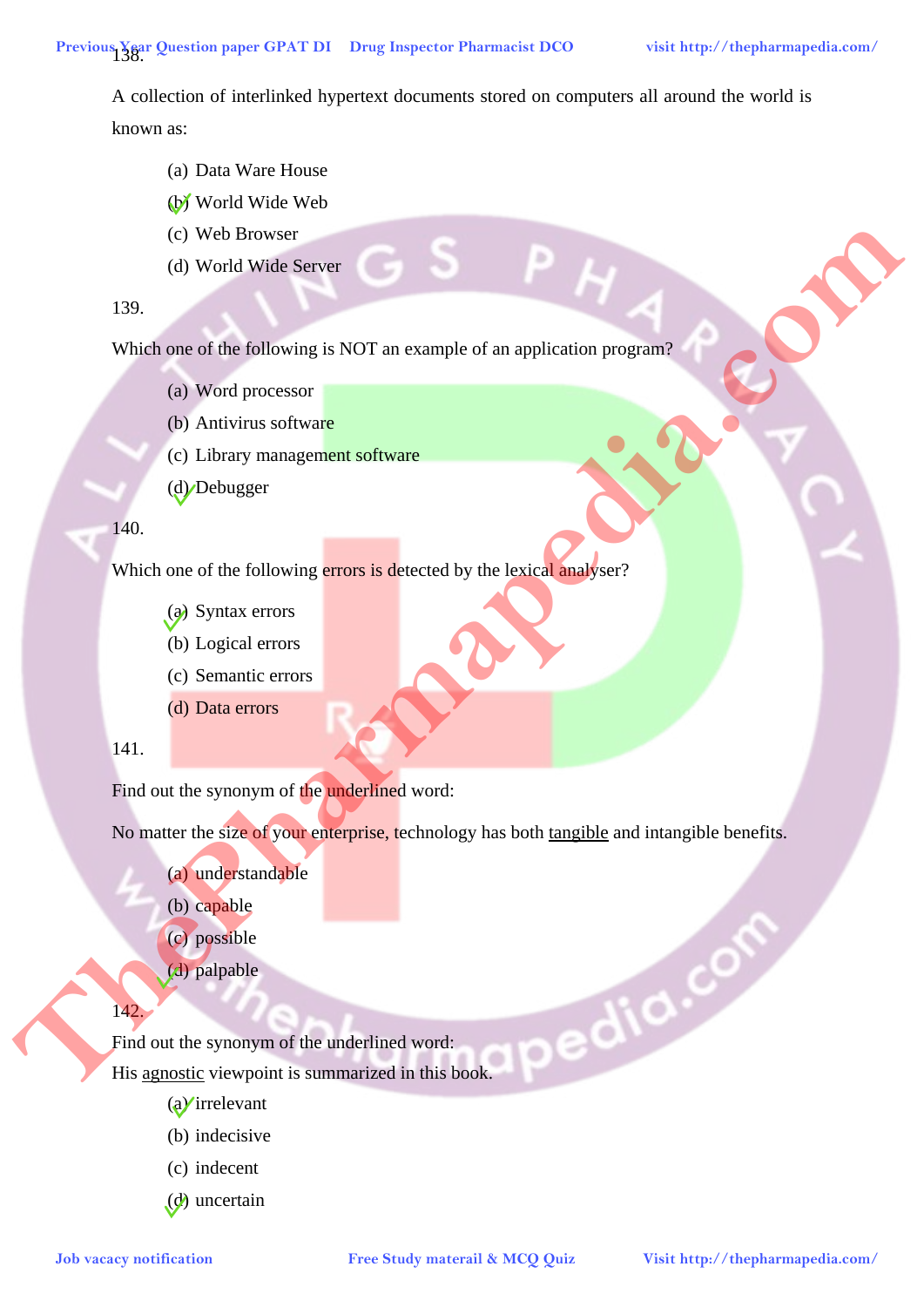Find out the antonym of the underlined word:

Their activities aimed at improving someone's status or increasing power within an organization.

- (a) impairing
- (b) intriguing
- (c) regressing
- (d) regaining

144.

Find out the antonym of the **underlined word:** 

We provide loans for improving public transport at nominal interest rates.

- (a) imperceptible
- (b) quibbling
- (c) actual
- (d) substantial

#### 145.

Fill in the blank to complete the sentence:

I wish I harder.

- 
- (a) am working
- (b) had worked
- (c) have been working
- (d) had been working

#### 146.

Fill in the blank to complete the sentence:

I took my brother to the tailor and for a Jodhpur coat.<br>
(a) had him measure<br>
(b) took his measure<br>
(c) got the measure<br>
(d) measured him up **Job vacacing**<br> **Congressions**<br> **Congressions**<br> **Historic attack comodomic problem transport of an anti-problem transport of an anti-problem transport of an anti-problem transport of an anti-problem of the problem transpor** 

- (a) had him measured
- (b) took his measure
- (c) got the measure
- (d) measured him up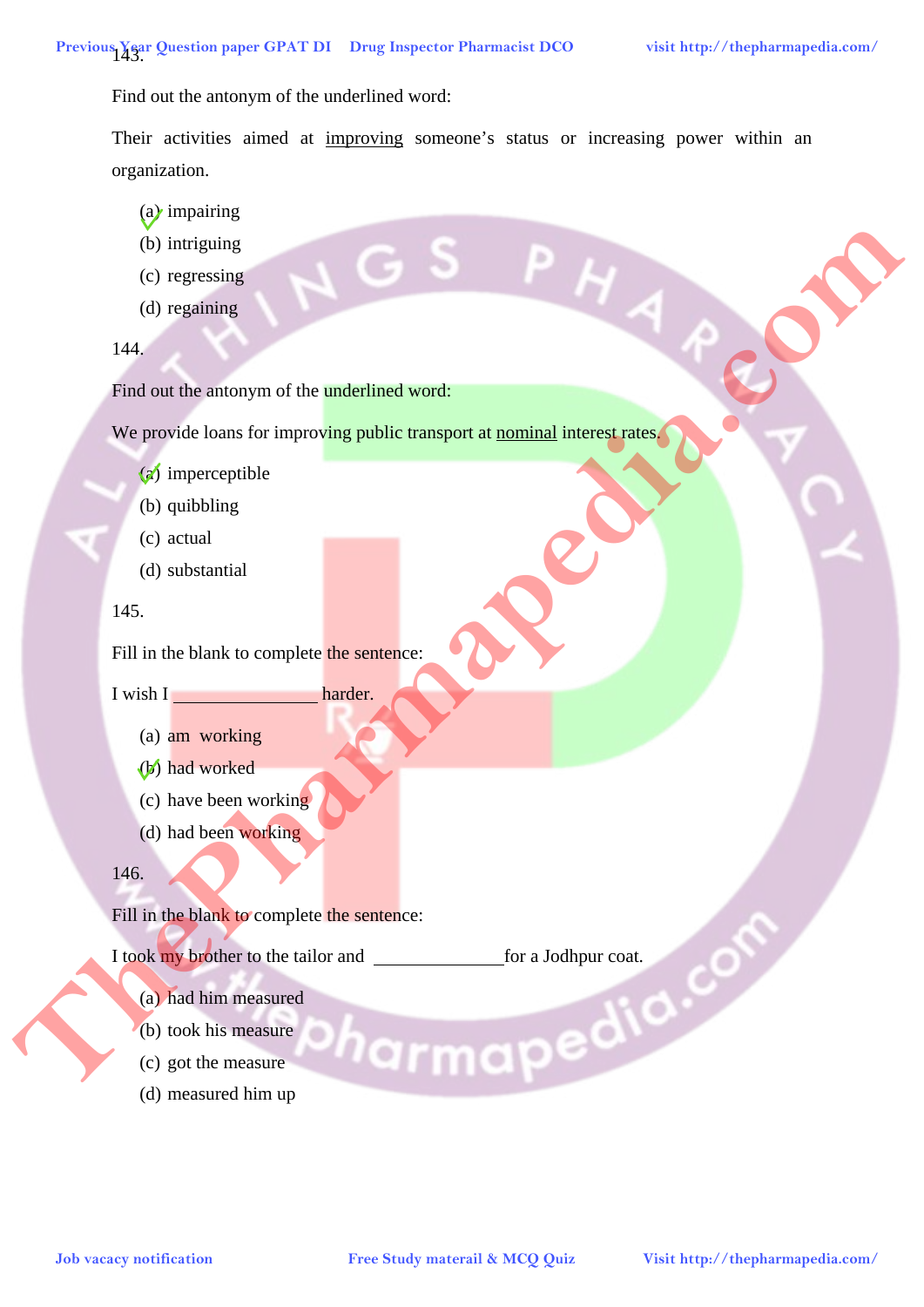Consider the following sentence:

| This is one of the finest, | if not the finest, poem produced in recent years. No error. |  |
|----------------------------|-------------------------------------------------------------|--|
|                            |                                                             |  |

Which part (denoted by P, Q and R) of the above sentence has an error? If there is no error,

mark it as S:

(a) P

(b) Q (c) R

(d) S

148.

Consider the following sentence:

The committee comprises of the president, the treasurer and the secretary. No error. P Q R S

Which part denoted (by P,  $Q$  and  $R$ ) of the above sentence has an error? If there is no error, mark it as S: **However the control of the CONSTRANT CONTRANT CONTRANT CONTRANT CONTRANT CONTRANT CONTRANT CONTRANT CONTRANT CONTRANT CONTRANT CONTRANT CONTRANT CONTRANT CONTRANT CONTRANT CONTRANT CONTRANT CONTRANT CONTRANT CONTRANT CON** 

(a) P  $(b)$   $O$ (c) R  $(d)$  S

149.

Consider the following sentence:

P Q

The teacher was angry when he found that

none of the two boys had done their homework. No error.

**R** S

Which part denoted (by P, Q and R) of the above sentence has an error? If there is no error,

mark it as S:

- (a) P
- (b) Q
- $\langle \ell \rangle$  R
- (d) S